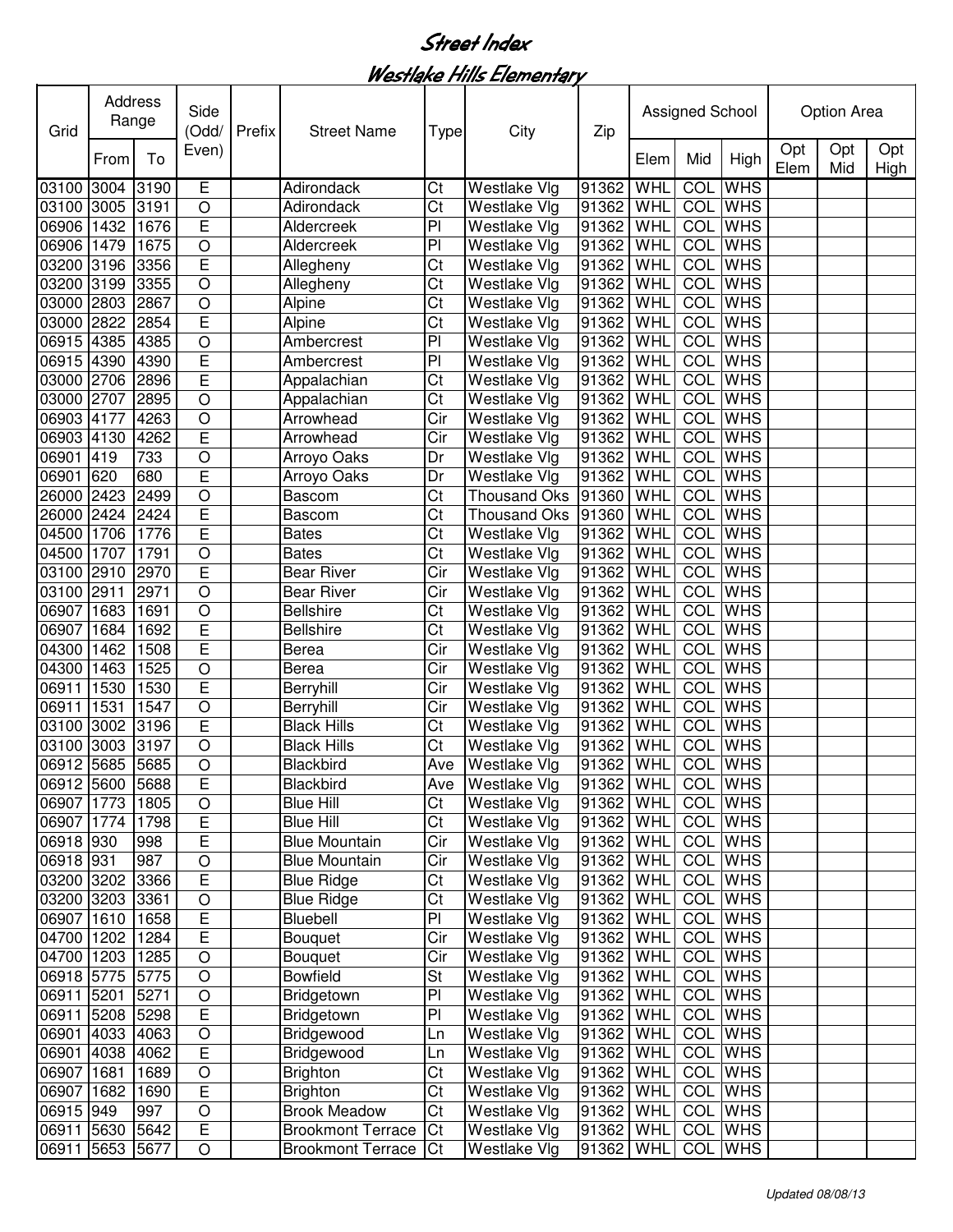Westlake Hills Elementary

| Grid            | Address<br>Range | Side<br>(Odd/ | Prefix                  | <b>Street Name</b> | <b>Type</b>           | City                     | Zip                 |           | Assigned School |                |                | <b>Option Area</b> |            |             |
|-----------------|------------------|---------------|-------------------------|--------------------|-----------------------|--------------------------|---------------------|-----------|-----------------|----------------|----------------|--------------------|------------|-------------|
|                 | From             | To            | Even)                   |                    |                       |                          |                     |           | Elem            | Mid            | High           | Opt<br>Elem        | Opt<br>Mid | Opt<br>High |
| 04300 912       |                  | 960           | E                       |                    | <b>Bruce</b>          | Cir                      | <b>Westlake Vlg</b> | 91362     | WHL             | COL            | <b>WHS</b>     |                    |            |             |
| 04300 913       |                  | 961           | $\circ$                 |                    | <b>Bruce</b>          | Cir                      | <b>Westlake Vlg</b> | 91362 WHL |                 |                | COL WHS        |                    |            |             |
| 06914 3850      |                  | 3880          | E                       |                    | <b>Brunston</b>       | Ct                       | Westlake Vlg        | 91362     | WHL             | COL            | <b>WHS</b>     |                    |            |             |
| 06914 3855      |                  | 3875          | $\circ$                 |                    | <b>Brunston</b>       | Ct                       | Westlake Vlg        | 91362     | WHL             | COL            | <b>WHS</b>     |                    |            |             |
| 06915 938       |                  | 1170          | E                       |                    | Candlecrest           | Dr                       | Westlake Vlg        | 91362     | WHL             | COL            | <b>WHS</b>     |                    |            |             |
| 06915 1049      |                  | 1051          | $\circ$                 |                    | Candlecrest           | Dr                       | Westlake Vlg        | 91362     | WHL             | COL            | <b>WHS</b>     |                    |            |             |
| 06907           | 4700             | 4796          | E                       |                    | Canterbury            | St                       | Westlake Vlg        | 91362     | WHL             | COL            | <b>WHS</b>     |                    |            |             |
| 06907           | 4721             | 4807          | $\overline{O}$          |                    | Canterbury            | St                       | Westlake Vlg        | 91362     | WHL             | COL            | <b>WHS</b>     |                    |            |             |
| 06912 1225      |                  | 1281          | $\bigcirc$              |                    | Canyon Rim            | Cir                      | Westlake Vlg        | 91362     | WHL             | COL            | <b>WHS</b>     |                    |            |             |
| 06912 1246      |                  | 1270          | E                       |                    | Canyon Rim            | Cir                      | <b>Westlake Vlg</b> | 91362     | WHL             | COL            | <b>WHS</b>     |                    |            |             |
| 04700 1118      |                  | 1192          | E                       |                    | Cardiff               | Cir                      | <b>Westlake Vlg</b> | 91362     | WHL             | COL            | <b>WHS</b>     |                    |            |             |
| 04700 1119      |                  | 1193          | $\circ$                 |                    | Cardiff               | Cir                      | <b>Westlake Vlg</b> | 91362     | WHL             | COL            | <b>WHS</b>     |                    |            |             |
| 04800 2506      |                  | 2566          | E                       |                    | Carpenter             | St                       | Westlake Vlg        | 91362     | WHL             | COL            | <b>WHS</b>     |                    |            |             |
| 04800 2539      |                  | 2591          | $\circ$                 |                    | Carpenter             | $\overline{\mathsf{St}}$ | <b>Westlake Vlg</b> | 91362     | WHL             | COL            | <b>WHS</b>     |                    |            |             |
| 06907 1679      |                  | 1687          | $\circ$                 |                    | Castlebridge          | Ct                       | Westlake Vlg        | 91362     | WHL             | COL            | <b>WHS</b>     |                    |            |             |
| 06907 1680      |                  | 1688          | E                       |                    | Castlebridge          | $\overline{\text{Ct}}$   | Westlake Vlg        | 91362     | WHL             | <b>COL</b>     | <b>WHS</b>     |                    |            |             |
| 06912           | 701              | 779           | $\circ$                 |                    | Cedar Point           | $\overline{P}$           | Westlake Vlg        | 91362     | WHL             | <b>COL</b>     | <b>WHS</b>     |                    |            |             |
| 06912 720       |                  | 780           | Ē                       |                    | <b>Cedar Point</b>    | $\overline{P}$           | Westlake Vlg        | 91362     | WHL             | <b>COL</b>     | <b>WHS</b>     |                    |            |             |
| 06918 955       |                  | 983           | $\overline{O}$          |                    | Cedarcliff            | Ct                       | Westlake Vlg        | 91362     | WHL             | <b>COL</b>     | <b>WHS</b>     |                    |            |             |
| 06918 956       |                  | 984           | E                       |                    | Cedarcliff            | Ct                       | Westlake Vlg        | 91362     | WHL             |                | <b>COL</b> WHS |                    |            |             |
| 26000 904       |                  | 1084          | Ē                       |                    | Chalet                | Cir                      | Westlake Vlg        | 91362     | WHL             | <b>COL</b>     | <b>WHS</b>     |                    |            |             |
| 26000 905       |                  | 1085          | $\overline{O}$          |                    | Chalet                | Cir                      | Westlake Vlg        | 91362     | WHL             | <b>COL</b>     | <b>WHS</b>     |                    |            |             |
| 06918           | 1000             | 1050          | E                       |                    | <b>Cherry Creek</b>   | Cir                      | Westlake Vlg        | 91362     | WHL             | <b>COL</b>     | <b>WHS</b>     |                    |            |             |
| 06918           | 1039             | 1057          | $\overline{O}$          |                    | <b>Cherry Creek</b>   | Cir                      | Westlake Vlg        | 91362     | WHL             | <b>COL</b>     | <b>WHS</b>     |                    |            |             |
| 06917           | 4531             | 4549          | $\bigcirc$              |                    | Cherry Valley         | Cir                      | Westlake Vlg        | 91362     | WHL             | <b>COL</b>     | <b>WHS</b>     |                    |            |             |
| 06917 4534      |                  | 4558          | E                       |                    | <b>Cherry Valley</b>  | Cir                      | Westlake Vlg        | 91362     | WHL             | COL            | <b>WHS</b>     |                    |            |             |
| 06906 1725      |                  | 1757          | $\circ$                 |                    | <b>Classic Rose</b>   | Ct                       | Westlake Vlg        | 91362     | WHL             | COL            | <b>WHS</b>     |                    |            |             |
| 06906 1740      |                  | 1764          | E                       |                    | Classic Rose          | Ct                       | <b>Westlake Vlg</b> | 91362     | WHL             | COL            | <b>WHS</b>     |                    |            |             |
| 06906 3949      |                  | 3997          | $\circ$                 |                    | Cloverleaf            | St                       | Westlake Vlg        | 91362     | WHL             | COL            | <b>WHS</b>     |                    |            |             |
| 06906 3950      |                  | 3998          | E                       |                    | Cloverleaf            | St                       | Westlake Vlg        | 91362     | WHL             | COL            | <b>WHS</b>     |                    |            |             |
| 06917 4559      |                  | 4743          | $\circ$                 |                    | <b>Club View</b>      | Dr                       | <b>Westlake Vlg</b> | 91362 WHL |                 | COL            | <b>WHS</b>     |                    |            |             |
| 06917 4590 4744 |                  |               | $\overline{E}$          |                    | Club View             | Dr                       | Westlake Vlg        | 91362 WHL |                 | <b>COL</b> WHS |                |                    |            |             |
| 06906 1580      |                  | 1612          | E                       |                    | Clydesdale            | Cir                      | <b>Westlake Vlg</b> | 91362 WHL |                 |                | COL WHS        |                    |            |             |
| 06908 4283 4347 |                  |               | $\circ$                 |                    | Coachman              | Cir                      | <b>Westlake Vlg</b> | 91362 WHL |                 |                | COL WHS        |                    |            |             |
| 06908 4286 4286 |                  |               | E                       |                    | Coachman              | Cir                      | <b>Westlake Vlg</b> | 91362 WHL |                 |                | <b>COL</b> WHS |                    |            |             |
| 04500 1012      |                  | 1060          | E                       |                    | Colby                 | Cir                      | <b>Westlake Vlg</b> | 91362 WHL |                 |                | COL WHS        |                    |            |             |
| 04500 1039      |                  | 1061          | $\overline{O}$          |                    | Colby                 | Cir                      | <b>Westlake Vlg</b> | 91362 WHL |                 |                | COL WHS        |                    |            |             |
| 06913 1720      |                  | 1880          | $\overline{E}$          |                    | Collingswood          | Ct                       | <b>Westlake Vlg</b> | 91362 WHL |                 |                | COL WHS        |                    |            |             |
| 06913 1783      |                  | 1885          | $\overline{O}$          |                    | Collingswood          | Ct                       | Westlake Vlg        | 91362 WHL |                 |                | COL WHS        |                    |            |             |
| 06915 500       |                  | 1134          | $\overline{\mathsf{E}}$ |                    | <b>Country Valley</b> | Rd                       | Westlake Vlg        | 91362 WHL |                 |                | COL WHS        |                    |            |             |
| 06915 501       |                  | 1135          | $\bigcirc$              |                    | <b>Country Valley</b> | Rd                       | Westlake Vlg        | 91362 WHL |                 |                | COL WHS        |                    |            |             |
| 06907 4798      |                  | 4942          | $\overline{\mathsf{E}}$ |                    | Coyote Wells          | Cir                      | Westlake Vlg        | 91362 WHL |                 |                | COL WHS        |                    |            |             |
| 06907 4891      |                  | 4907          | $\bigcirc$              |                    | Coyote Wells          | Cir                      | <b>Westlake Vlg</b> | 91362 WHL |                 |                | <b>COL</b> WHS |                    |            |             |
| 06902 3870      |                  | 3958          | $\mathsf E$             |                    | Cresthaven            | Dr                       | <b>Westlake Vlg</b> | 91362 WHL |                 |                | <b>COL</b> WHS |                    |            |             |
| 06902 3901      |                  | 3965          | $\circ$                 |                    | Cresthaven            | Dr                       | <b>Westlake Vlg</b> | 91362     | WHL             |                | <b>COL</b> WHS |                    |            |             |
| 06904 4003      |                  | 4233          | $\circ$                 |                    | Cresthaven            | Dr                       | Westlake Vlg        | 91362     | WHL             |                | <b>COL</b> WHS |                    |            |             |
| 06904 4014      |                  | 4232          | $\overline{E}$          |                    | Cresthaven            | Dr                       | <b>Westlake Vlg</b> | 91362 WHL |                 |                | <b>COL</b> WHS |                    |            |             |
| 06908 4245      |                  | 4393          | $\bigcirc$              |                    | Cresthaven            | Dr                       | <b>Westlake Vlg</b> | 91362 WHL |                 |                | <b>COL</b> WHS |                    |            |             |
| 06908 4264      |                  | 4382          | $\overline{E}$          |                    | Cresthaven            | Dr                       | <b>Westlake Vlg</b> | 91362 WHL |                 |                | <b>COL</b> WHS |                    |            |             |
| 06904 4059      |                  | 4075          | $\circ$                 |                    | Crestview             | Cir                      | <b>Westlake Vlg</b> | 91362 WHL |                 |                | COL WHS        |                    |            |             |
| 06911 1707      |                  | 1755          | $\bigcirc$              |                    | Crooked Trail         | PI                       | Westlake Vlg        | 91362 WHL |                 |                | COL WHS        |                    |            |             |
|                 |                  |               |                         |                    |                       |                          |                     |           |                 |                |                |                    |            |             |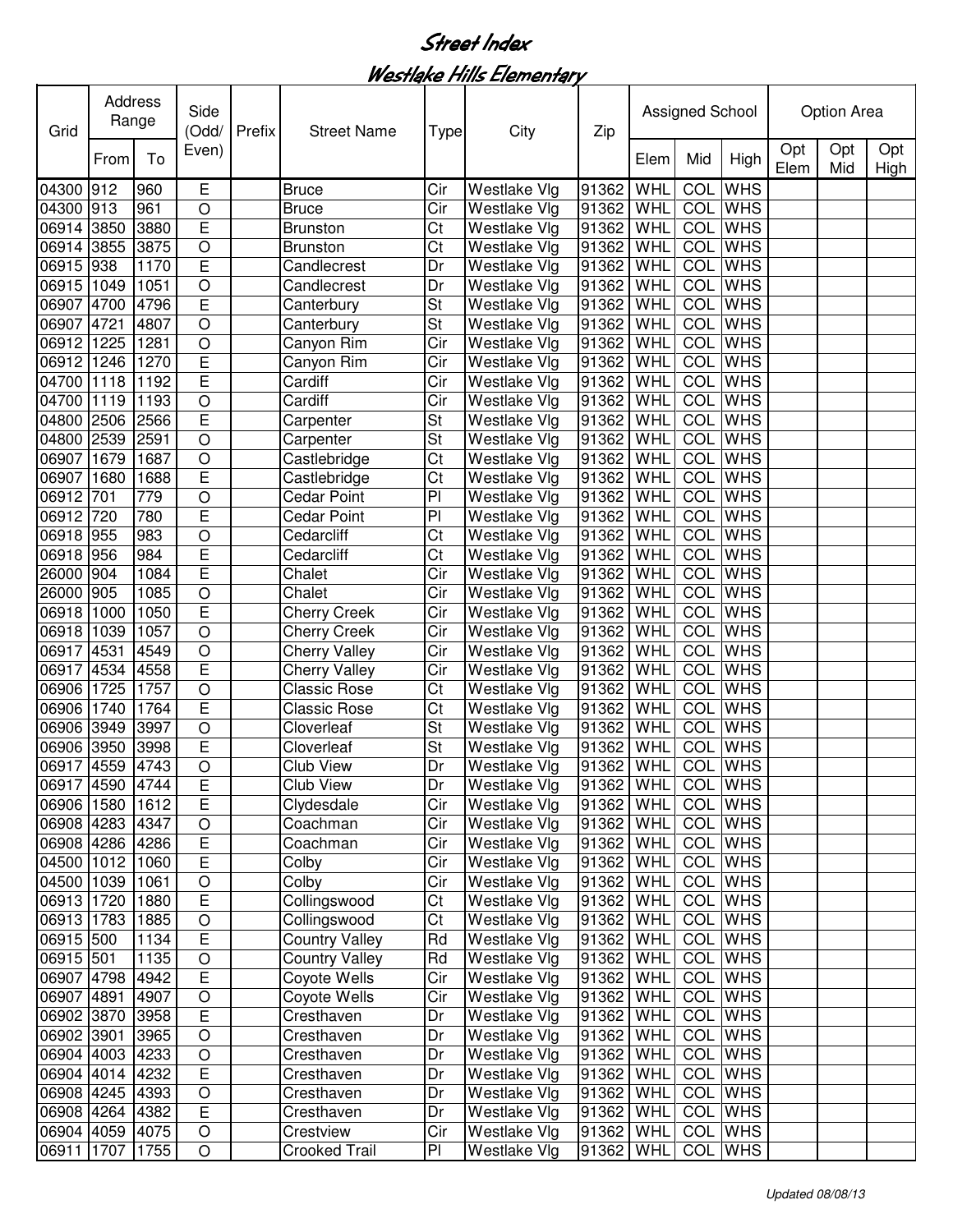Westlake Hills Elementary

| Grid            | Address<br>Range | Side<br>(Odd/ | Prefix                  | <b>Street Name</b> | <b>Type</b>          | City                     | Zip                 |             | Assigned School |                |                | <b>Option Area</b> |            |             |
|-----------------|------------------|---------------|-------------------------|--------------------|----------------------|--------------------------|---------------------|-------------|-----------------|----------------|----------------|--------------------|------------|-------------|
|                 | From             | To            | Even)                   |                    |                      |                          |                     |             | Elem            | Mid            | High           | Opt<br>Elem        | Opt<br>Mid | Opt<br>High |
| 06911           | 1720             | 1780          | E                       |                    | <b>Crooked Trail</b> | P                        | Westlake Vlg        | 91362       | WHL             | COL            | <b>WHS</b>     |                    |            |             |
| 06913 1600      |                  | 1696          | E                       |                    | Crown Ridge          | Ct                       | Westlake Vlg        | 91362 WHL   |                 |                | <b>COL</b> WHS |                    |            |             |
| 06913           | 1601             | 1697          | $\circ$                 |                    | Crown Ridge          | Ct                       | Westlake Vlg        | 91362       | WHL             | COL            | <b>WHS</b>     |                    |            |             |
| 26000 2501      |                  | 2533          | $\circ$                 |                    | Crown View           | Ct                       | <b>Thousand Oks</b> | 91361       | WHL             | COL            | <b>WHS</b>     |                    |            |             |
| 26000           | 2526             | 2526          | E                       |                    | Crown View           | Ct                       | Thousand Oks        | 91361       | WHL             | COL            | <b>WHS</b>     |                    |            |             |
| 04400 806       |                  | 860           | Ē                       |                    | Crusoe               | Cir                      | Westlake Vlg        | 91362       | WHL             | COL            | <b>WHS</b>     |                    |            |             |
| 03100 3006      |                  | 3192          | Ē                       |                    | Cumberland           | Ct                       | Westlake Vlg        | 91362       | WHL             | COL            | <b>WHS</b>     |                    |            |             |
| 06916 4161      |                  | 4257          | $\circ$                 |                    | Dan Wood             | Dr                       | Westlake Vlg        | 91362       | WHL             | COL            | <b>WHS</b>     |                    |            |             |
| 06916 4186      |                  | 4242          | $\overline{E}$          |                    | Dan Wood             | Dr                       | Westlake Vlg        | 91362       | WHL             | COL            | <b>WHS</b>     |                    |            |             |
| 06913 1820      |                  | 1892          | Ē                       |                    | Dawn Meadow          | St                       | <b>Thousand Oks</b> | 91361       | WHL             | COL            | <b>WHS</b>     |                    |            |             |
| 06913 1821      |                  | 1893          | $\circ$                 |                    | Dawn Meadow          | St                       | <b>Thousand Oks</b> | 91361       | WHL             | COL            | <b>WHS</b>     |                    |            |             |
| 06903 341       |                  | 963           | $\circ$                 |                    | Deep Wood            | Dr                       | Westlake Vlg        | 91362       | WHL             | COL            | <b>WHS</b>     |                    |            |             |
| 06903 934       |                  | 1000          | E                       |                    | Deep Wood            | Dr                       | Westlake Vlg        | 91362       | <b>WHL</b>      | COL            | <b>WHS</b>     |                    |            |             |
| 06904 1016      |                  | 1186          | E                       |                    | Deep Wood            | Dr                       | Westlake Vlg        | 91362       | WHL             | COL            | <b>WHS</b>     |                    |            |             |
| 06904 1079      |                  | 1171          | $\circ$                 |                    | Deep Wood            | Dr                       | Westlake Vlg        | 91362       | WHL             | COL            | <b>WHS</b>     |                    |            |             |
| 06915 4400      |                  | 4400          | E                       |                    | Deer Haven           | Ct                       | Westlake Vlg        | 91362       | WHL             | <b>COL</b>     | <b>WHS</b>     |                    |            |             |
| 06915 4445      |                  | 4469          | $\circ$                 |                    | Deer Haven           | Ct                       | Westlake Vlg        | 91362       | WHL             | <b>COL</b>     | <b>WHS</b>     |                    |            |             |
| 06911           | 1394             | 1394          | Ē                       |                    | Doral                | $\overline{\text{C}}$ ir | <b>Westlake Vlg</b> | 91362       | WHL             | <b>COL</b>     | <b>WHS</b>     |                    |            |             |
| 06911           | 1425             | 1497          | $\overline{O}$          |                    | Doral                | Cir                      | Westlake Vlg        | 91362       | WHL             | <b>COL</b>     | <b>WHS</b>     |                    |            |             |
| 26000 2411      |                  | 2523          | $\overline{O}$          |                    | Drake                | Dr                       | Westlake Vlg        | 91362       | WHL             |                | <b>COL</b> WHS |                    |            |             |
| 26000 2420      |                  | 2564          | E                       |                    | <b>Drake</b>         | Dr                       | Westlake Vlg        | 91362       | WHL             | <b>COL</b>     | <b>WHS</b>     |                    |            |             |
| 03201           |                  | 161           | $\overline{O}$          |                    | Duesenberg           | Dr                       | Westlake Vlg        | 91362       | WHL             | <b>COL</b>     | <b>WHS</b>     |                    |            |             |
| 06912 5557      |                  | 5597          | $\circ$                 |                    | Eagle Point          | Cir                      | Westlake Vlg        | 91362       | WHL             | <b>COL</b>     | <b>WHS</b>     |                    |            |             |
| 06912 5564      |                  | 5580          | Ē                       |                    | Eagle Point          | Cir                      | Westlake Vlg        | 91362       | WHL             | <b>COL</b>     | <b>WHS</b>     |                    |            |             |
| 06918 5620      |                  | 5652          | E                       |                    | Edgebrook            | PI                       | Westlake Vlg        | 91362       | WHL             | COL            | <b>WHS</b>     |                    |            |             |
| 06918 5655      |                  | 5655          | $\bigcirc$              |                    | Edgebrook            | PI                       | Westlake Vlg        | 91362       | WHL             | COL            | <b>WHS</b>     |                    |            |             |
| 06911           | 5462             | 5462          | E                       |                    | Edgecliff            | Cir                      | <b>Westlake Vlg</b> | 91362       | WHL             | COL            | <b>WHS</b>     |                    |            |             |
| 06911           | 5463             | 5499          | $\circ$                 |                    | Edgecliff            | Cir                      | <b>Westlake Vlg</b> | 91362       | WHL             | COL            | <b>WHS</b>     |                    |            |             |
| 05000 1489      |                  | 1489          | $\circ$                 |                    | El Cajon             | Dr                       | Westlake Vlg        | 91362       | WHL             | COL            | <b>WHS</b>     |                    |            |             |
| 05000           | 1270             | 1270          | E                       |                    | El Centro            | Dr                       | Westlake Vlg        | 91362       | WHL             | COL            | <b>WHS</b>     |                    |            |             |
| 05000 391       |                  | 1481          | $\circ$                 |                    | El Cerrito           | Dr                       | <b>Westlake Vlg</b> | 91362 WHL   |                 | COL            | <b>WHS</b>     |                    |            |             |
| 05000 1384 1490 |                  |               | $\overline{E}$          |                    | El Cerrito           | Dr                       | Westlake Vlg        | 91362 WHL   |                 | <b>COL</b> WHS |                |                    |            |             |
| 04300 1531      |                  | 1697          | $\circ$                 |                    | El Cerrito           | Dr                       | <b>Westlake Vlg</b> | 91362 WHL   |                 |                | COL WHS        |                    |            |             |
| 04300 1508      |                  | 1678          | E                       |                    | El Cerrito           | Dr                       | <b>Westlake Vlg</b> | 91362   WHL |                 |                | COL WHS        |                    |            |             |
| 05000 1508      |                  | 1694          | Ē                       |                    | El Dorado            | Dr                       | <b>Westlake Vlg</b> | 91362 WHL   |                 |                | COL WHS        |                    |            |             |
| 05000 1511      |                  | 1691          | $\bigcirc$              |                    | El Dorado            | Dr                       | Westlake Vlg        | 91362 WHL   |                 |                | <b>COL</b> WHS |                    |            |             |
| 05000 1114      |                  | 1460          | $\overline{E}$          |                    | El Monte             | Dr                       | Westlake Vlg        | 91362 WHL   |                 |                | <b>COL</b> WHS |                    |            |             |
| 05000 1115      |                  | 1473          | $\bigcirc$              |                    | El Monte             | Dr                       | Westlake Vlg        | 91362 WHL   |                 |                | COL WHS        |                    |            |             |
| 04200 921       |                  | 1079          | $\bigcirc$              |                    | El Segundo           | Dr                       | <b>Westlake Vlg</b> | 91362 WHL   |                 |                | COL WHS        |                    |            |             |
| 04200 921       |                  | 1082          | $\overline{\mathsf{E}}$ |                    | El Segundo           | Dr                       | <b>Westlake Vlg</b> | 91362 WHL   |                 |                | COL WHS        |                    |            |             |
| 05000 1428      |                  | 1660          | $\overline{\mathsf{E}}$ |                    | El Verano            | Dr                       | Westlake Vlg        | 91362 WHL   |                 |                | COL WHS        |                    |            |             |
| 05000 1429      |                  | 1661          | $\bigcirc$              |                    | El Verano            | Dr                       | <b>Westlake Vlg</b> | 91362 WHL   |                 |                | COL WHS        |                    |            |             |
| 04400 771       |                  | 991           | $\bigcirc$              |                    | Emerson              | $\overline{\mathsf{St}}$ | <b>Westlake Vlg</b> | 91362 WHL   |                 |                | COL WHS        |                    |            |             |
| 04400 776       |                  | 990           | E                       |                    | Emerson              | St                       | <b>Westlake Vlg</b> | 91362 WHL   |                 |                | <b>COL</b> WHS |                    |            |             |
| 04200 820       |                  | 978           | E                       |                    | Encino Vista         | Dr                       | <b>Westlake Vlg</b> | 91362 WHL   |                 |                | <b>COL</b> WHS |                    |            |             |
| 04200 843       |                  | 973           | $\bigcirc$              |                    | Encino Vista         | Dr                       | Westlake Vlg        | 91362 WHL   |                 |                | <b>COL</b> WHS |                    |            |             |
| 04400 800       |                  | 998           | $\overline{E}$          |                    | Erbes                | Rd                       | <b>Westlake Vlg</b> | 91362 WHL   |                 |                | <b>COL</b> WHS |                    |            |             |
| 04500 801       |                  | 1199          | $\bigcirc$              |                    | Erbes                | Rd                       | <b>Westlake Vlg</b> | 91362 WHL   |                 |                | <b>COL</b> WHS |                    |            |             |
| 04600 1000      |                  | 1198          | $\mathsf E$             |                    | Erbes                | $\overline{Rd}$          | <b>Westlake Vlg</b> | 91362 WHL   |                 |                | <b>COL</b> WHS |                    |            |             |
| 06907 1530      |                  | 1670          | $\mathsf E$             |                    | Fairmount            | Rd                       | <b>Westlake Vlg</b> | 91362 WHL   |                 |                | COL WHS        |                    |            |             |
| 06907 1533      |                  | 1689          | $\bigcirc$              |                    | Fairmount            | Rd                       | <b>Westlake Vlg</b> | 91362 WHL   |                 |                | COL WHS        |                    |            |             |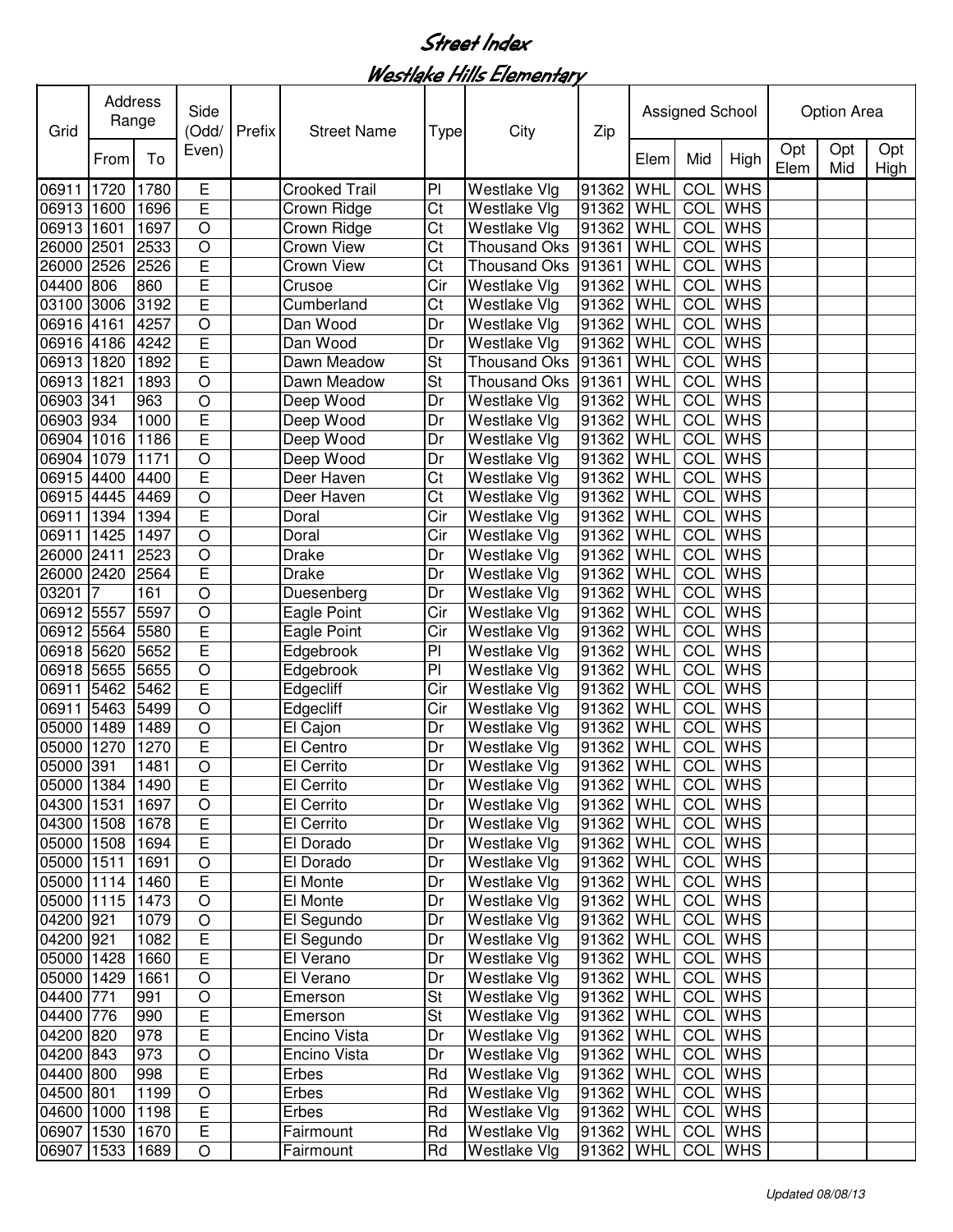Westlake Hills Elementary

| Grid            | Address<br>Range | Side<br>(Odd/ | Prefix                  | <b>Street Name</b> | <b>Type</b>         | City            | Zip                 |                   | Assigned School |            |                | <b>Option Area</b> |            |             |
|-----------------|------------------|---------------|-------------------------|--------------------|---------------------|-----------------|---------------------|-------------------|-----------------|------------|----------------|--------------------|------------|-------------|
|                 | From             | To            | Even)                   |                    |                     |                 |                     |                   | Elem            | Mid        | High           | Opt<br>Elem        | Opt<br>Mid | Opt<br>High |
| 06907 4414      |                  | 4446          | E                       |                    | Fairway             | Ct              | Westlake Vlg        | 91362             | WHL             | COL        | <b>WHS</b>     |                    |            |             |
| 03100 2905      |                  | 2953          | $\circ$                 |                    | <b>Fall River</b>   | Cir             | <b>Westlake Vlg</b> | 91362 WHL         |                 |            | COL WHS        |                    |            |             |
| 03100 2906      |                  | 2942          | E                       |                    | <b>Fall River</b>   | Cir             | Westlake Vlg        | 91362             | WHL             | COL        | <b>WHS</b>     |                    |            |             |
| 06911           | 1150             | 1912          | E                       |                    | <b>Falling Star</b> | Ave             | Westlake Vlg        | 91362             | WHL             | COL        | <b>WHS</b>     |                    |            |             |
| 06911           | 1225             | 1915          | $\overline{O}$          |                    | <b>Falling Star</b> | Ave             | <b>Westlake Vlg</b> | 91362             | WHL             | COL        | <b>WHS</b>     |                    |            |             |
| 04400           | 795              | 991           | $\bigcirc$              |                    | Falmouth            | <b>St</b>       | Westlake Vlg        | 91362             | WHL             | COL        | <b>WHS</b>     |                    |            |             |
| 04400           | 804              | 990           | Ē                       |                    | Falmouth            | St              | Westlake Vlg        | 91362             | WHL             | COL        | <b>WHS</b>     |                    |            |             |
| 04600           | 1009             | 1065          | $\overline{O}$          |                    | Falmouth            | St              | Westlake Vlg        | 91362             | WHL             |            | COL WHS        |                    |            |             |
| 04500 1705      |                  | 1795          | $\bigcirc$              |                    | Fisk                | Ct              | Westlake Vlg        | 91362             | WHL             | COL        | <b>WHS</b>     |                    |            |             |
| 04500 1706      |                  | 1790          | E                       |                    | Fisk                | Ct              | <b>Westlake Vlg</b> | 91362             | WHL             |            | <b>COL</b> WHS |                    |            |             |
| 06911           | 4866             | 4944          | E                       |                    | Floresta            | Ct              | <b>Westlake Vlg</b> | 91362             | WHL             | COL        | <b>WHS</b>     |                    |            |             |
| 06911           | 4871             | 4923          | $\circ$                 |                    | Floresta            | Ct              | Westlake Vlg        | 91362             | WHL             | COL        | <b>WHS</b>     |                    |            |             |
| 06904 1100      |                  | 1132          | E                       |                    | Foxglove            | Ct              | <b>Westlake Vlg</b> | 91362             | WHL             | COL        | <b>WHS</b>     |                    |            |             |
| 06918 5600      |                  | 5618          | E                       |                    | Glenhaven           | Cir             | <b>Westlake Vlg</b> | 91362             | WHL             | COL        | <b>WHS</b>     |                    |            |             |
| 06918 5601      |                  | 5629          | $\bigcirc$              |                    | Glenhaven           | Cir             | Westlake Vlg        | 91362             | WHL             | COL        | <b>WHS</b>     |                    |            |             |
| 06912 5640      |                  | 5672          | E                       |                    | Golden Knoll        | Ct              | Westlake Vlg        | 91362             | WHL             | <b>COL</b> | <b>WHS</b>     |                    |            |             |
| 06911 1904      |                  | 1922          | E                       |                    | Golden Sky          | Cir             | <b>Westlake Vlg</b> | 91362             | WHL             | <b>COL</b> | <b>WHS</b>     |                    |            |             |
| 06907 4301      |                  | 4593          | $\overline{O}$          |                    | <b>Golf Course</b>  | Dr              | Westlake Vlg        | 91362             | WHL             |            | <b>COL</b> WHS |                    |            |             |
| 06907 4318      |                  | 4528          | Ē                       |                    | Golf Course         | Dr              | Westlake Vlg        | 91362             | WHL             |            | <b>COL</b> WHS |                    |            |             |
| 06913 4701      |                  | 4791          | $\overline{O}$          |                    | Golf Course         | Dr              | Westlake Vlg        | 91362             | WHL             |            | <b>COL</b> WHS |                    |            |             |
| 06913           | 4702             | 4792          | Ē                       |                    | Golf Course         | Dr              | Westlake Vlg        | 91362             | WHL             | <b>COL</b> | <b>WHS</b>     |                    |            |             |
| 04300 850       |                  | 884           | Ē                       |                    | Gray                | Ct              | Westlake Vlg        | 91362             | WHL             | <b>COL</b> | <b>WHS</b>     |                    |            |             |
| 04300 851       |                  | 885           | $\overline{O}$          |                    | Gray                | Ct              | Westlake Vlg        | 91362             | WHL             | <b>COL</b> | <b>WHS</b>     |                    |            |             |
| 03000           | 2636             | 2970          | Ē                       |                    | Great Smokey        | Ct              | Westlake Vlg        | 91362             | WHL             | <b>COL</b> | <b>WHS</b>     |                    |            |             |
| 03000 2637      |                  | 2967          | $\circ$                 |                    | Great Smokey        | Ct              | Westlake Vlg        | 91362             | WHL             | <b>COL</b> | <b>WHS</b>     |                    |            |             |
| 06911           | 5509             | 5623          | $\bigcirc$              |                    | Grey Feather        | Ct              | Westlake Vlg        | 91362             | WHL             |            | <b>COL</b> WHS |                    |            |             |
| 06911 5510      |                  | 5638          | E                       |                    | Grey Feather        | Ct              | Westlake Vlg        | 91362             | WHL             |            | <b>COL</b> WHS |                    |            |             |
| 04800 1407      |                  | 1629          | $\bigcirc$              |                    | Grissom             | St              | Westlake Vlg        | 91362             | WHL             | COL        | <b>WHS</b>     |                    |            |             |
| 04800 1450      |                  | 1606          | E                       |                    | Grissom             | St              | <b>Westlake Vlg</b> | 91362             | WHL             | COL        | <b>WHS</b>     |                    |            |             |
| 04700           | 1303             | 1367          | $\bigcirc$              |                    | Harmony             | Ct              | <b>Westlake Vlg</b> | 91362             | WHL             | COL        | <b>WHS</b>     |                    |            |             |
| 04700 1304      |                  | 1396          | E                       |                    | Harmony             | Ct              | <b>Westlake Vlg</b> | 91362 WHL         |                 | COL        | <b>WHS</b>     |                    |            |             |
| 04500 916       |                  | 984           | $\overline{\mathsf{E}}$ |                    | Harris              | $\overline{C}t$ | Westlake Vlg        | 91362 WHL COL WHS |                 |            |                |                    |            |             |
| 04500 921       |                  | 951           | $\circ$                 |                    | Harris              | Ct              | <b>Westlake Vlg</b> | 91362 WHL         |                 |            | COL WHS        |                    |            |             |
| 06912 5634 5642 |                  |               | $\mathsf E$             |                    | Hazelcrest          | Cir             | <b>Westlake Vlg</b> | 91362 WHL         |                 |            | <b>COL</b> WHS |                    |            |             |
| 06912 5635 5691 |                  |               | $\bigcirc$              |                    | Hazelcrest          | Cir             | <b>Westlake Vlg</b> | 91362 WHL         |                 |            | COL WHS        |                    |            |             |
| 06908 1223      |                  | 1335          | $\bigcirc$              |                    | Heritage            | PI              | Westlake Vlg        | 91362 WHL         |                 |            | COL WHS        |                    |            |             |
| 06908 1234      |                  | 1338          | $\overline{E}$          |                    | Heritage            | PI              | <b>Westlake Vlg</b> | 91362 WHL         |                 |            | COL WHS        |                    |            |             |
| 06911 5720      |                  | 5756          | $\overline{\mathsf{E}}$ |                    | Hidden Brook        | Ct              | Westlake Vlg        | 91362 WHL         |                 |            | COL WHS        |                    |            |             |
| 06911 5721      |                  | 5745          | $\overline{O}$          |                    | Hidden Brook        | Ct              | Westlake Vlg        | 91362 WHL         |                 |            | COL WHS        |                    |            |             |
| 06911 5600      |                  | 5624          | $\overline{E}$          |                    | Hidden Glen         | Ct              | Westlake Vlg        | 91362 WHL         |                 |            | COL WHS        |                    |            |             |
| 06911 5601      |                  | 5623          | $\bigcirc$              |                    | Hidden Glen         | Ct              | Westlake Vlg        | 91362 WHL         |                 |            | COL WHS        |                    |            |             |
| 06913 2100 2136 |                  |               | $\overline{E}$          |                    | High Knoll          | Cir             | <b>Westlake Vlg</b> | 91362 WHL         |                 |            | COL WHS        |                    |            |             |
| 06911 5808      |                  | 5808          | E                       |                    | Highcliff           | Ct              | <b>Westlake Vlg</b> | 91362 WHL         |                 |            | COL WHS        |                    |            |             |
| 06911 5821      |                  | 5845          | $\circ$                 |                    | Highcliff           | Ct              | <b>Westlake Vlg</b> | 91362 WHL         |                 |            | <b>COL</b> WHS |                    |            |             |
| 03201 2900      |                  | 2925          | $\circ$                 | E                  | Hillcrest           | Dr              | <b>Westlake Vlg</b> | 91362             | WHL             |            | <b>COL</b> WHS |                    |            |             |
| 03201 2900      |                  | 2925          | $\mathsf E$             | E                  | <b>Hillcrest</b>    | Dr              | Westlake Vlg        | 91362             | WHL             |            | <b>COL</b> WHS |                    |            |             |
| 06919 2999      |                  | 3137          | $\circ$                 | $\overline{E}$     | <b>Hillcrest</b>    | Dr              | <b>Westlake Vlg</b> | 91362 WHL         |                 |            | <b>COL</b> WHS |                    |            |             |
| 06909 4102 4115 |                  |               | $\circ$                 | $\overline{E}$     | <b>Hillcrest</b>    | Dr              | Westlake Vlg        | 91362 WHL         |                 |            | <b>COL</b> WHS |                    |            |             |
| 06909 4102 4115 |                  |               | $\mathsf E$             | $\overline{E}$     | Hillcrest           | Dr              | <b>Westlake Vlg</b> | 91362 WHL         |                 |            | COL WHS        |                    |            |             |
| 06904 1001      |                  | 1041          | $\circ$                 |                    | Hollyhock           | Ct              | <b>Westlake Vlg</b> | 91362 WHL         |                 |            | COL WHS        |                    |            |             |
| 06904 1008      |                  | 1008          | E                       |                    | Hollyhock           | Ct              | <b>Westlake Vlg</b> | 91362 WHL         |                 |            | COL WHS        |                    |            |             |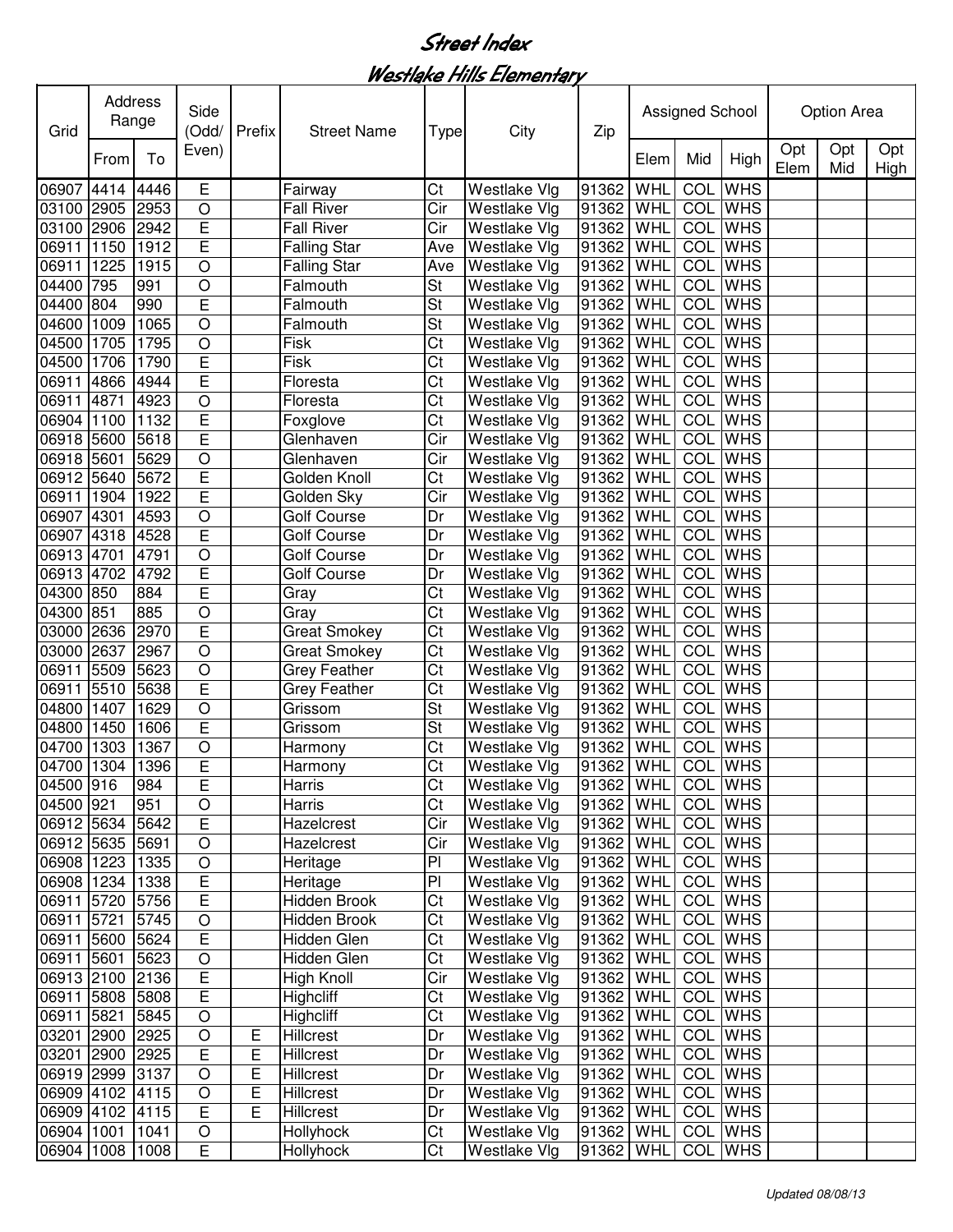#### Westlake Hills Elementary

| Grid       | Address<br>Range |      | Side<br>(Odd/  | Prefix | <b>Street Name</b>   | <b>Type</b>    | City                | Zip               |            | Assigned School |                |             | <b>Option Area</b> |             |
|------------|------------------|------|----------------|--------|----------------------|----------------|---------------------|-------------------|------------|-----------------|----------------|-------------|--------------------|-------------|
|            | From             | To   | Even)          |        |                      |                |                     |                   | Elem       | Mid             | High           | Opt<br>Elem | Opt<br>Mid         | Opt<br>High |
| 04600 2017 |                  | 2359 | O              |        | Hood                 | Dr             | Westlake Vlg        | 91362             | WHL        | COL             | <b>WHS</b>     |             |                    |             |
| 04600 2036 |                  | 2396 | E              |        | Hood                 | Dr             | Westlake Vlg        | 91362             | WHL        | COL             | <b>WHS</b>     |             |                    |             |
| 26000 2420 |                  | 2558 | $\overline{E}$ |        | Hood                 | Dr             | Westlake Vlg        | 91362             | WHL        | COL             | <b>WHS</b>     |             |                    |             |
| 26000 2421 |                  | 2557 | $\circ$        |        | Hood                 | Dr             | Westlake Vlg        | 91362             | WHL        | COL             | <b>WHS</b>     |             |                    |             |
| 06915 5016 |                  | 5080 | E              |        | <b>Hunter Valley</b> | Ln             | Westlake Vlg        | 91362             | WHL        | COL             | <b>WHS</b>     |             |                    |             |
| 06915 5031 |                  | 5095 | $\circ$        |        | <b>Hunter Valley</b> | Ln             | Westlake Vlg        | 91362             | WHL        | COL             | <b>WHS</b>     |             |                    |             |
| 04500 1707 |                  | 1791 | $\circ$        |        | Ide                  | Ct             | Westlake Vlg        | 91362             | WHL        | COL             | <b>WHS</b>     |             |                    |             |
| 04500 1708 |                  | 1784 | E              |        | Ide                  | Ct             | Westlake Vlg        | 91362             | WHL        | COL             | <b>WHS</b>     |             |                    |             |
| 06911      | 5788             | 5889 | $\circ$        |        | <b>Indian Crest</b>  | Cir            | Westlake Vlg        | 91362             | WHL        | COL             | <b>WHS</b>     |             |                    |             |
| 06911 5866 |                  | 5892 | E              |        | <b>Indian Crest</b>  | Cir            | Westlake Vlg        | 91362             | WHL        | COL             | <b>WHS</b>     |             |                    |             |
| 06907 1592 |                  | 1656 | E              |        | Indian Pony          | Cir            | Westlake Vlg        | 91362             | WHL        | COL             | <b>WHS</b>     |             |                    |             |
| 06911 5404 |                  | 5484 | E              |        | Indian Trail         | Ct             | Westlake Vlg        | 91362             | WHL        | COL             | <b>WHS</b>     |             |                    |             |
| 06911 5425 |                  | 5425 | $\circ$        |        | <b>Indian Trail</b>  | Ct             | Westlake Vlg        | 91362             | WHL        | COL             | <b>WHS</b>     |             |                    |             |
| 06918 5719 |                  | 5751 | $\overline{O}$ |        | Ingram               | $\overline{P}$ | Westlake Vlg        | 91362             | WHL        | COL             | <b>WHS</b>     |             |                    |             |
| 06918 5750 |                  | 5758 | $\overline{E}$ |        | Ingram               | $\overline{P}$ | Westlake Vlg        | 91362             | WHL        | COL             | <b>WHS</b>     |             |                    |             |
| 06911      | 5055             | 5500 | $\overline{O}$ |        | <b>Island Forest</b> | $\overline{P}$ | Westlake Vlg        | 91362             | WHL        | <b>COL</b>      | <b>WHS</b>     |             |                    |             |
| 06911      | 5076             | 5472 | $\overline{E}$ |        | <b>Island Forest</b> | PI             | Westlake Vlg        | 91362             | WHL        | <b>COL</b>      | <b>WHS</b>     |             |                    |             |
| 05000 1400 |                  | 1498 | Ē              | E      | Janss                | Rd             | Westlake Vlg        | 91362             | WHL        | <b>COL</b>      | <b>WHS</b>     |             |                    |             |
| 04300 907  |                  | 1025 | $\circ$        |        | Jeannette            | Ave            | Westlake Vlg        | 91362             | WHL        | COL             | <b>WHS</b>     |             |                    |             |
| 04300 920  |                  | 1074 | $\overline{E}$ |        | Jeannette            | Ave            | Westlake Vlg        | 91362             | WHL        | COL             | <b>WHS</b>     |             |                    |             |
| 26000      | 1617             | 1631 | $\circ$        |        | Jersey               | P <sub>1</sub> | <b>Thousand Oks</b> | 91360             | WHL        | COL             | <b>WHS</b>     |             |                    |             |
| 26000 1618 |                  | 1660 | E              |        | Jersey               | $\overline{P}$ | Thousand Oks 91360  |                   | WHL        | COL             | <b>WHS</b>     |             |                    |             |
| 26000 1617 |                  | 1635 | $\circ$        |        | Kent                 | P <sub>1</sub> | Westlake Vlg        | 91362             | WHL        | COL             | <b>WHS</b>     |             |                    |             |
| 26000 1618 |                  | 1634 | E              |        | Kent                 | $\overline{P}$ | Westlake Vlg        | 91362             | WHL        | COL             | <b>WHS</b>     |             |                    |             |
| 06907      | 1351             | 1423 | $\circ$        |        | Kingsboro            | Ct             | Westlake Vlg        | 91362             | WHL        | COL             | <b>WHS</b>     |             |                    |             |
| 06907 1360 |                  | 1432 | E              |        | Kingsboro            | Ct             | Westlake Vlg        | 91362             | WHL        | COL             | <b>WHS</b>     |             |                    |             |
| 06908 1462 |                  | 1508 | E              |        | Kingston             | Cir            | Westlake Vlg        | 91362             | WHL        | COL             | <b>WHS</b>     |             |                    |             |
| 06908 1465 |                  | 1509 | $\circ$        |        | Kingston             | Cir            | Westlake Vlg        | 91362             | WHL        | COL             | <b>WHS</b>     |             |                    |             |
| 04200 1213 |                  | 1291 | $\circ$        |        | La Brea              | Dr             | Westlake Vlg        | 91362             | WHL        | COL             | <b>WHS</b>     |             |                    |             |
| 04200      | 1246             | 1284 | E              |        | La Brea              | Dr             | Westlake Vlg        | 91362             | WHL        | COL             | <b>WHS</b>     |             |                    |             |
| 04200 856  |                  | 988  | E              |        | La Cresta            | Dr             | Westlake Vlg        | 91362             | WHL        |                 | COL WHS        |             |                    |             |
| 04200 947  |                  | 985  | $\overline{O}$ |        | La Cresta            | Dr             | Westlake Vlg        | 91362 WHL COL WHS |            |                 |                |             |                    |             |
| 05000 1062 |                  | 1092 | E              |        | La Cresta            | Dr             | Westlake Vlg        | 91362 WHL         |            |                 | COL WHS        |             |                    |             |
| 05000 1091 |                  | 1091 | O              |        | La Cresta            | Dr             | Westlake Vlg        | 91362             | <b>WHL</b> |                 | <b>COL</b> WHS |             |                    |             |
| 05000 1201 |                  | 1769 | $\circ$        |        | La Granada           | Dr             | Westlake Vlg        | 91362             | WHL        |                 | COL WHS        |             |                    |             |
| 05000 1222 |                  | 1768 | $\mathsf E$    |        | La Granada           | Dr             | Westlake Vlg        | 91362             | WHL        |                 | COL WHS        |             |                    |             |
| 04500 1786 |                  | 1786 | $\overline{E}$ |        | La Granada           | Dr             | Westlake Vlg        | 91362             | WHL        |                 | COL WHS        |             |                    |             |
| 04500 1790 |                  | 1790 | E              |        | La Granada           | Dr             | Westlake Vlg        | 91362             | WHL        |                 | COL WHS        |             |                    |             |
| 04500 1792 |                  | 1792 | E              |        | La Granada           | Dr             | Westlake Vlg        | 91362             | WHL        |                 | COL WHS        |             |                    |             |
| 04500 1818 |                  | 1818 | E              |        | La Granada           | Dr             | Westlake Vlg        | 91362             | WHL        |                 | COL WHS        |             |                    |             |
| 04500 1830 |                  | 1892 | E              |        | La Granada           | Dr             | Westlake Vlg        | 91362             | WHL        |                 | <b>COL</b> WHS |             |                    |             |
| 04600 2000 |                  | 2390 | E              |        | La Granada           | Dr             | Westlake Vlg        | 91362             | WHL        |                 | <b>COL</b> WHS |             |                    |             |
| 04700 2101 |                  | 2331 | $\circ$        |        | La Granada           | Dr             | Westlake Vlg        | 91362             | WHL        |                 | COL WHS        |             |                    |             |
| 04400 2402 |                  | 2446 | E              |        | La Granada           | Dr             | Westlake Vlg        | 91362             | WHL        |                 | <b>COL</b> WHS |             |                    |             |
| 26000 2409 |                  | 2447 | $\circ$        |        | La Granada           | Dr             | Westlake Vlg        | 91362             | WHL        |                 | COL WHS        |             |                    |             |
| 26000 2455 |                  | 2487 | $\circ$        |        | La Granada           | Dr             | Westlake Vlg        | 91362             | WHL        |                 | <b>COL</b> WHS |             |                    |             |
| 04200 1131 |                  | 1345 | $\circ$        |        | La Jolla             | Dr             | Westlake Vlg        | 91362             | WHL        |                 | COL WHS        |             |                    |             |
| 04200 1138 |                  | 1356 | E              |        | La Jolla             | Dr             | Westlake Vlg        | 91362             | WHL        |                 | COL WHS        |             |                    |             |
| 04300 1383 |                  | 1661 | $\circ$        |        | La Jolla             | Dr             | Westlake Vlg        | 91362             | WHL        |                 | COL WHS        |             |                    |             |
| 04300 1392 |                  | 1696 | E              |        | La Jolla             | Dr             | Westlake Vlg        | 91362             | WHL        |                 | <b>COL</b> WHS |             |                    |             |
| 04200 1209 |                  | 1381 | O              |        | La Peresa            | Dr             | Westlake Vlg        | 91362             | WHL        |                 | COL WHS        |             |                    |             |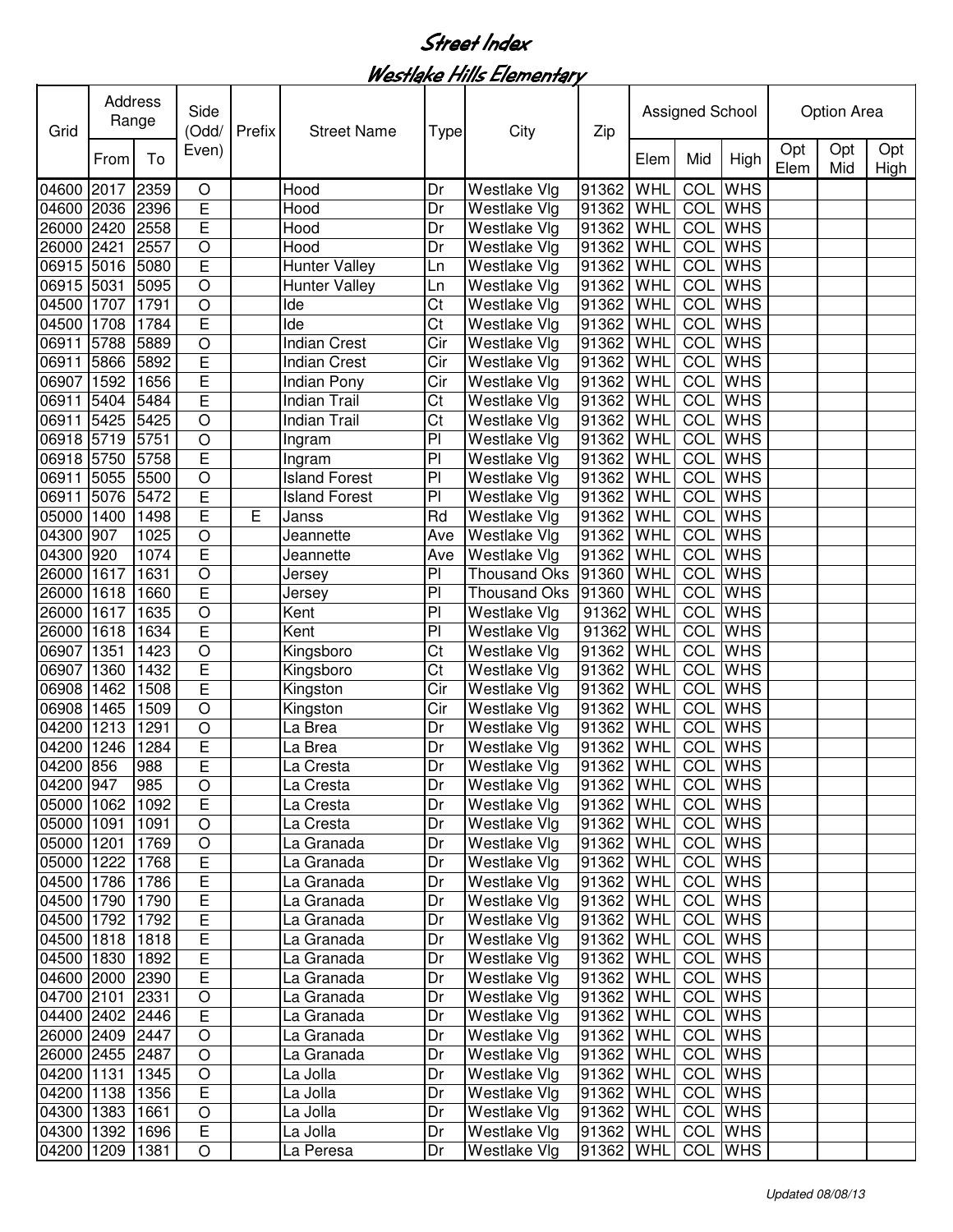#### Westlake Hills Elementary

| Grid            | Address<br>Range | Side<br>(Odd/ | Prefix         | <b>Street Name</b> | Type                | City | Zip                 |               | Assigned School |                 |                | Option Area |            |             |
|-----------------|------------------|---------------|----------------|--------------------|---------------------|------|---------------------|---------------|-----------------|-----------------|----------------|-------------|------------|-------------|
|                 | From             | To            | Even)          |                    |                     |      |                     |               | Elem            | Mid             | High           | Opt<br>Elem | Opt<br>Mid | Opt<br>High |
| 04200           | 1230             | 1372          | Е              |                    | La Peresa           | Dr   | Westlake Vlg        | 91362         | WHL             | COL             | <b>WHS</b>     |             |            |             |
| 06900 480       |                  | 518           | E              | N                  | Lakeview Canyon     | Rd   | Westlake Vlg        | 91362         | WHL             | COL             | <b>WHS</b>     |             |            |             |
| 06900           | 487              | 693           | $\circ$        | N                  | Lakeview Canyon     | Rd   | Westlake Vlg        | 91362         | WHL             | COL             | <b>WHS</b>     |             |            |             |
| 06915           | 774              | 1096          | E              | N                  | Lakeview Canyon     | Rd   | Westlake Vlg        | 91362         | WHL             | COL             | <b>WHS</b>     |             |            |             |
| 06911           | 4875             | 5487          | $\overline{O}$ | N                  | Lakeview Canyon     | Rd   | Westlake Vlg        | 91362         | WHL             | CO <sub>L</sub> | <b>WHS</b>     |             |            |             |
| 06911           | 5140             | 5374          | E              | N                  | Lakeview Canyon     | Rd   | Westlake Vlg        | 91362         | WHL             | COL             | <b>WHS</b>     |             |            |             |
| 06912 5330      |                  | 5600          | E              | N                  | Lakeview Canyon     | Rd   | Westlake Vlg        | 91362         | WHL             | COL             | <b>WHS</b>     |             |            |             |
| 06912 5505      |                  | 5649          | O              | N                  | Lakeview Canyon     | Rd   | Westlake Vlg        | 91362         | WHL             | COL             | <b>WHS</b>     |             |            |             |
| 04800 1222      |                  | 1488          | E              |                    | Lamont              | Ave  | Westlake Vlg        | 91362         | WHL             | COL             | <b>WHS</b>     |             |            |             |
| 04800 1223      |                  | 1499          | O              |                    | Lamont              | Ave  | Westlake Vlg        | 91362         | WHL             | COL             | <b>WHS</b>     |             |            |             |
| 06906 1515      |                  | 1755          | O              |                    | Larkfield           | Ave  | Westlake Vlg        | 91362         | WHL             | COL             | <b>WHS</b>     |             |            |             |
| 06906 1516      |                  | 1764          | E              |                    | Larkfield           | Ave  | Westlake Vlg        | 91362         | WHL             | COL             | <b>WHS</b>     |             |            |             |
| 06911           | 5519             | 5605          | $\circ$        |                    | Little Fawn         | Ct   | Westlake Vlg        | 91362         | WHL             | COL             | <b>WHS</b>     |             |            |             |
| 06911           | 5530             | 5604          | E              |                    | Little Fawn         | Ct   | Westlake Vlg        | 91362         | WHL             | COL             | <b>WHS</b>     |             |            |             |
| 06911           | 5320             | 5390          | Ē              |                    | Long Shadow         | Ct   | Westlake Vlg        | 91362         | WHL             | COL             | <b>WHS</b>     |             |            |             |
| 06911           | 5325             | 5397          | $\overline{O}$ |                    | Long Shadow         | Ct   | Westlake Vlg        | 91362         | WHL             | <b>COL</b>      | <b>WHS</b>     |             |            |             |
| 03201           | 2900             | 3199          | $\overline{O}$ |                    | Los Feliz           | Dr   | Westlake Vlg        | 91362         | WHL             | <b>COL</b>      | <b>WHS</b>     |             |            |             |
| 03201           | 2900             | 3199          | $\overline{E}$ |                    | Los Feliz           | Dr   | Westlake Vlg        | 91362         | WHL             | <b>COL</b>      | <b>WHS</b>     |             |            |             |
| 06912           | 700              | 724           | Ē              |                    | Maywood             | Ct   | Westlake Vlg        | 91362         | WHL             | <b>COL</b>      | <b>WHS</b>     |             |            |             |
| 06912           | 705              | 729           | $\overline{O}$ |                    | Maywood             | Ct   | Westlake Vlg        | 91362         | WHL             | <b>COL</b>      | <b>WHS</b>     |             |            |             |
| 06900 516       |                  | 628           | Ē              |                    | <b>Meadow Grove</b> | Ln   | Westlake Vlg        | 91362         | WHL             | <b>COL</b>      | <b>WHS</b>     |             |            |             |
| 06900 525       |                  | 595           | $\overline{O}$ |                    | <b>Meadow Grove</b> | Ln   | Westlake Vlg        | 91362         | WHL             | <b>COL</b>      | <b>WHS</b>     |             |            |             |
| 03200 3198      |                  | 3352          | Ē              |                    | Medicine Bow        | Ct   | Westlake Vlg        | 91362         | WHL             | <b>COL</b>      | <b>WHS</b>     |             |            |             |
| 06911           | 1638             | 1884          | E              |                    | Mesa Ridge          | Ave  | Westlake Vlg        | 91362         | WHL             | COL             | <b>WHS</b>     |             |            |             |
| 06911           | 1695             | 1885          | $\circ$        |                    | Mesa Ridge          | Ave  | Westlake Vlg        | 91362         | WHL             | <b>COL</b>      | <b>WHS</b>     |             |            |             |
| 06915 4671      |                  | 4683          | $\circ$        |                    | Middle Fork         | Cir  | Westlake Vlg        | 91362         | WHL             | COL             | <b>WHS</b>     |             |            |             |
| 06915 4696      |                  | 4696          | E              |                    | Middle Fork         | Cir  | Westlake Vlg        | 91362         | WHL             | COL             | <b>WHS</b>     |             |            |             |
| 06918 910       |                  | 966           | E              |                    | Misty Canyon        | Ave  | Westlake Vlg        | 91362         | WHL             | COL             | <b>WHS</b>     |             |            |             |
| 06918 953       |                  | 991           | $\circ$        |                    | Misty Canyon        | Ave  | Westlake Vlg        | 91362         | WHL             | COL             | <b>WHS</b>     |             |            |             |
| 06911           | 1701             | 1715          | $\circ$        |                    | <b>Misty Creek</b>  | Rd   | Westlake Vlg        | 91362         | WHL             | COL             | <b>WHS</b>     |             |            |             |
| 06911 1728      |                  | 1776          | E              |                    | <b>Misty Creek</b>  | Rd   | Westlake Vlg        | 91362         | WHL             |                 | <b>COL</b> WHS |             |            |             |
| 04600 2016 2334 |                  |               | $\overline{E}$ |                    | Montrose            | Dr   | <b>Westlake Vlg</b> | 91362 WHL     |                 |                 | <b>COL</b> WHS |             |            |             |
| 04600 2017 2319 |                  |               | $\circ$        |                    | Montrose            | Dr   | Westlake Vlg        | 91362 WHL     |                 |                 | <b>COL</b> WHS |             |            |             |
| 04901 1330      |                  | 1518          | E              |                    | Morrow              | Cir  | Westlake Vlg        | 91362 LAD/WHI |                 |                 | LCR WHS        |             | COL        |             |
| 04901 1331      |                  | 1519          | $\circ$        |                    | Morrow              | Cir  | Westlake Vlg        | 91362 LAD/WHI |                 |                 | LCR WHS        |             | COL        |             |
| 04300 907       |                  | 935           | O              |                    | Mower               | Ct   | Westlake Vlg        | 91362         | WHL             |                 | COL WHS        |             |            |             |
| 04300 920       |                  | 920           | E              |                    | Mower               | Ct   | Westlake Vlg        | 91362         | WHL             |                 | <b>COL</b> WHS |             |            |             |
| 04500 1810      |                  | 1876          | $\overline{E}$ |                    | Nancy               | Cir  | Westlake Vlg        | 91362         | WHL             |                 | <b>COL</b> WHS |             |            |             |
| 04500 1811      |                  | 1891          | O              |                    | Nancy               | Cir  | Westlake Vlg        | 91362         | WHL             |                 | <b>COL</b> WHS |             |            |             |
| 04700 2310      |                  | 2380          | $\mathsf E$    |                    | Nolan               | Ct   | Westlake Vlg        | 91362         | WHL             |                 | <b>COL</b> WHS |             |            |             |
| 04700 2311      |                  | 2391          | O              |                    | Nolan               | Ct   | Westlake Vlg        | 91362         | WHL             |                 | COL WHS        |             |            |             |
| 06901           | 664              | 826           | $\mathsf E$    |                    | North Valley        | Dr   | Westlake Vlg        | 91362         | WHL             |                 | <b>COL</b> WHS |             |            |             |
| 06901 705       |                  | 795           | $\circ$        |                    | North Valley        | Dr   | Westlake Vlg        | 91362         | WHL             |                 | <b>COL</b> WHS |             |            |             |
| 06917 1408      |                  | 1540          | $\overline{E}$ |                    | North View          | Dr   | Westlake Vlg        | 91362         | WHL             |                 | <b>COL</b> WHS |             |            |             |
| 06917 1407      |                  | 1543          | O              |                    | North View          | Dr   | Westlake Vlg        | 91362         | WHL             |                 | <b>COL</b> WHS |             |            |             |
| 06905 1266      |                  | 1378          | E              |                    | Oak Grove           | PI   | Westlake Vlg        | 91362         | WHL             |                 | <b>COL</b> WHS |             |            |             |
| 06905 1303      |                  | 1378          | $\circ$        |                    | Oak Grove           | PI   | Westlake Vlg        | 91362         | WHL             |                 | <b>COL</b> WHS |             |            |             |
| 06902 3966      |                  | 3998          | E              |                    | Oak Hollow          | Cir  | Westlake Vlg        | 91362         | WHL             |                 | <b>COL</b> WHS |             |            |             |
| 06915 1100 1124 |                  |               | $\overline{E}$ |                    | Oak Mirage          | PI   | Westlake Vlg        | 91362         | WHL             |                 | <b>COL</b> WHS |             |            |             |
| 06915 1101      |                  | 1161          | $\bigcirc$     |                    | Oak Mirage          | PI   | <b>Westlake Vlg</b> | 91362         | WHL             |                 | COL WHS        |             |            |             |
| 06906 4102      |                  | 4422          | E              |                    | Oak Place           | Dr   | Westlake Vlg        | 91362         | WHL             |                 | COL WHS        |             |            |             |
|                 |                  |               |                |                    |                     |      |                     |               |                 |                 |                |             |            |             |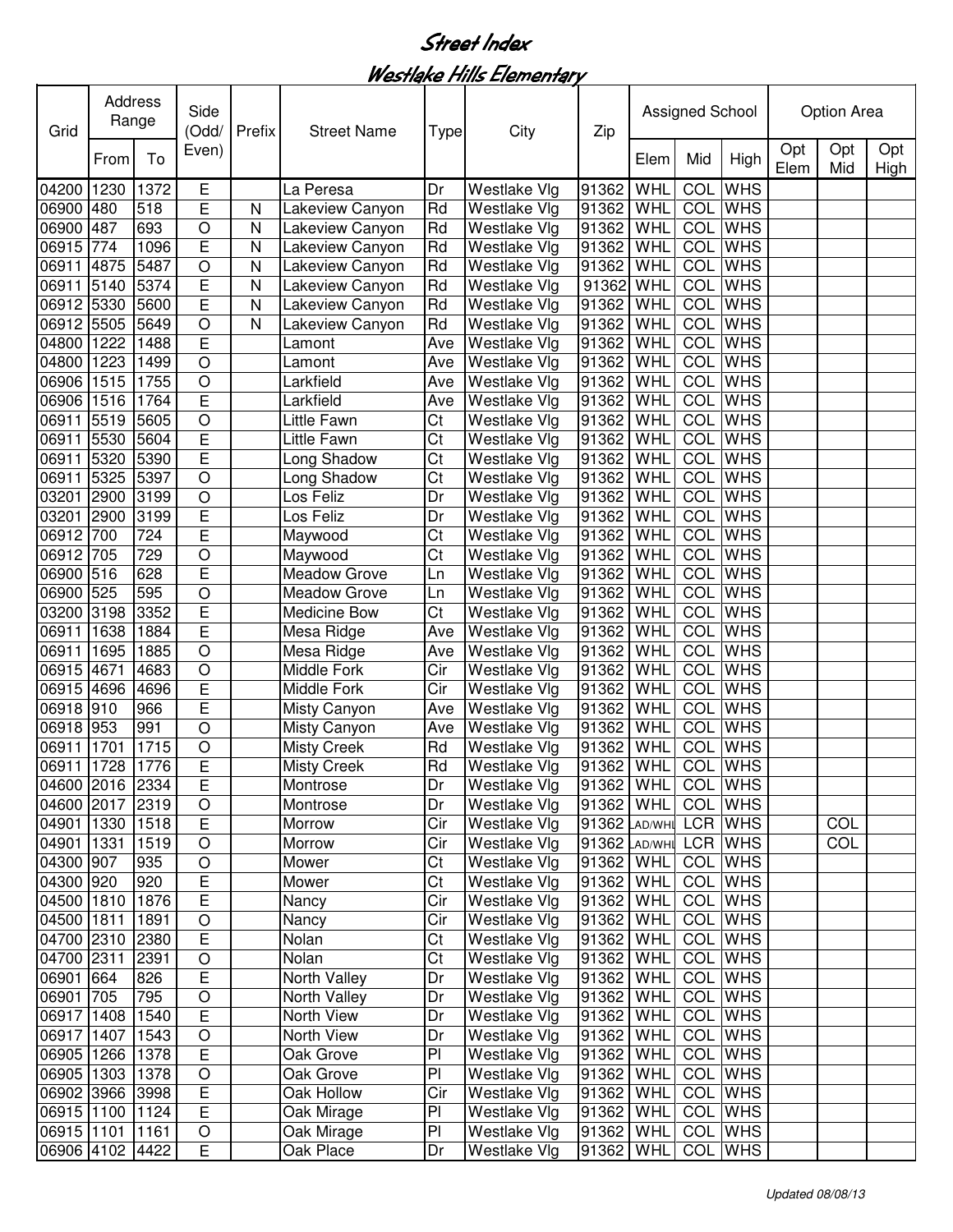Westlake Hills Elementary

| Grid            | Address<br>Range | Side<br>(Odd/ | Prefix                  | <b>Street Name</b> | <b>Type</b>          | City                     | Zip                 |                   | Assigned School |            |                | <b>Option Area</b> |            |             |
|-----------------|------------------|---------------|-------------------------|--------------------|----------------------|--------------------------|---------------------|-------------------|-----------------|------------|----------------|--------------------|------------|-------------|
|                 | From             | To            | Even)                   |                    |                      |                          |                     |                   | Elem            | Mid        | High           | Opt<br>Elem        | Opt<br>Mid | Opt<br>High |
| 06906 4101      |                  | 4395          | $\circ$                 |                    | Oak Place            | Dr                       | <b>Westlake Vlg</b> | 91362             | WHL             | COL        | <b>WHS</b>     |                    |            |             |
| 06906 1497      |                  | 1515          | $\circ$                 |                    | Outlook              | Cir                      | <b>Westlake Vlg</b> | 91362 WHL         |                 |            | COL WHS        |                    |            |             |
| 06906 1498      |                  | 1522          | E                       |                    | Outlook              | Cir                      | <b>Westlake Vlg</b> | 91362             | WHL             |            | COL WHS        |                    |            |             |
| 06911 5100      |                  | 5196          | E                       |                    | Oxley                | PI                       | Westlake Vlg        | 91362             | WHL             | COL        | <b>WHS</b>     |                    |            |             |
| 06911           | 5105             | 5175          | $\overline{O}$          |                    | Oxley                | PI                       | <b>Westlake Vlg</b> | 91362             | WHL             | COL        | <b>WHS</b>     |                    |            |             |
| 06905 4174      |                  | 4292          | E                       |                    | Palomino             | Cir                      | Westlake Vlg        | 91362             | WHL             | COL        | <b>WHS</b>     |                    |            |             |
| 06905 4223      |                  | 4223          | $\overline{O}$          |                    | Palomino             | Cir                      | <b>Westlake Vlg</b> | 91362             | WHL             | COL        | <b>WHS</b>     |                    |            |             |
| 03000 2726      |                  | 2872          | E                       |                    | Panamint             | Ct                       | Westlake Vlg        | 91362             | WHL             |            | COL WHS        |                    |            |             |
| 03000 2797      |                  | 2797          | $\bigcirc$              |                    | Panamint             | Ct                       | Westlake Vlg        | 91362             | WHL             |            | <b>COL</b> WHS |                    |            |             |
| 06916 4196      |                  | 4324          | Ē                       |                    | Par Five             | Dr                       | <b>Thousand Oks</b> | 91361             | WHL             |            | <b>COL</b> WHS |                    |            |             |
| 06916 4219      |                  | 4273          | $\circ$                 |                    | Par Five             | Dr                       | <b>Thousand Oks</b> | 91361             | WHL             | COL        | <b>WHS</b>     |                    |            |             |
| 04400 715       |                  | 775           | $\circ$                 |                    | Parmenter            | Ct                       | <b>Westlake Vlg</b> | 91362 WHL         |                 | COL        | <b>WHS</b>     |                    |            |             |
| 04400 722       |                  | 784           | E                       |                    | Parmenter            | Ct                       | Westlake Vlg        | 91362             | WHL             | COL        | <b>WHS</b>     |                    |            |             |
| 04400 781       |                  | 791           | $\circ$                 |                    | Parmenter            | Ave                      | <b>Westlake Vlg</b> | 91362             | WHL             | COL        | <b>WHS</b>     |                    |            |             |
| 06911 5538      |                  | 5586          | E                       |                    | Partridge            | Ct                       | <b>Westlake Vlg</b> | 91362             | WHL             | COL        | <b>WHS</b>     |                    |            |             |
| 06911 5543      |                  | 5587          | $\circ$                 |                    | Partridge            | Ct                       | Westlake Vlg        | 91362             | WHL             | <b>COL</b> | <b>WHS</b>     |                    |            |             |
| 06911 1304      |                  | 1583          | $\circ$                 |                    | Pathfinder           | Ave                      | Westlake Vlg        | 91362 WHL         |                 |            | <b>COL</b> WHS |                    |            |             |
| 06911           | 1304             | 1583          | Ē                       |                    | Pathfinder           | Ave                      | <b>Westlake Vlg</b> | 91362             | WHL             |            | <b>COL</b> WHS |                    |            |             |
| 06911 4900      |                  | 4905          | $\overline{O}$          |                    | Pathfinder           | Ave                      | Westlake Vlg        | 91362             | WHL             |            | <b>COL</b> WHS |                    |            |             |
| 06911           | 4900             | 4905          | E                       |                    | Pathfinder           | Ave                      | Westlake Vlg        | 91362             | WHL             |            | <b>COL</b> WHS |                    |            |             |
| 06914 3895      |                  | 3895          | $\overline{O}$          |                    | Peacock              | Ct                       | Westlake Vlg        | 91362             | WHL             |            | <b>COL</b> WHS |                    |            |             |
| 06914 3898      |                  | 3898          | Ē                       |                    | Peacock              | Ct                       | Westlake Vlg        | 91362             | WHL             |            | <b>COL</b> WHS |                    |            |             |
| 06907 1685      |                  | 1693          | $\overline{O}$          |                    | Pembroke             | Ct                       | Westlake Vlg        | 91362             | WHL             | <b>COL</b> | <b>WHS</b>     |                    |            |             |
| 06907           | 1686             | 1694          | Ē                       |                    | Pembroke             | Ct                       | Westlake Vlg        | 91362             | WHL             | <b>COL</b> | <b>WHS</b>     |                    |            |             |
| 06907           | 4574             | 4670          | E                       |                    | Pine Valley          | P <sub>1</sub>           | Westlake Vlg        | 91362             | WHL             |            | <b>COL</b> WHS |                    |            |             |
| 06907 4647      |                  | 4679          | $\circ$                 |                    | Pine Valley          | PI                       | <b>Westlake Vlg</b> | 91362             | WHL             |            | <b>COL</b> WHS |                    |            |             |
| 06912 815       |                  | 835           | $\circ$                 |                    | <b>Pleasant Dale</b> | PI                       | <b>Westlake Vlg</b> | 91362             | WHL             |            | <b>COL</b> WHS |                    |            |             |
| 06912 822       |                  | 870           | E                       |                    | <b>Pleasant Dale</b> | P <sub>1</sub>           | <b>Westlake Vlg</b> | 91362             | WHL             | COL        | <b>WHS</b>     |                    |            |             |
| 05000 1400      |                  | 1498          | E                       |                    | <b>Pleasant Oaks</b> | P <sub>1</sub>           | <b>Westlake Vlg</b> | 91362             | WHL             | COL        | <b>WHS</b>     |                    |            |             |
| 05000 1401      |                  | 1499          | $\circ$                 |                    | <b>Pleasant Oaks</b> | P                        | Westlake Vlg        | 91362             | WHL             | COL        | <b>WHS</b>     |                    |            |             |
| 06917 1653      |                  | 1693          | $\circ$                 |                    | Plum Hollow          | Cir                      | <b>Westlake Vlg</b> | 91362 WHL         |                 |            | COL WHS        |                    |            |             |
| 06918 5747 5747 |                  |               | $\overline{O}$          |                    | Poinsettia           |                          | Ave Westlake Vlg    | 91362 WHL COL WHS |                 |            |                |                    |            |             |
| 06918 5750 5750 |                  |               | E                       |                    | Poinsettia           | Ave                      | <b>Westlake Vlg</b> | 91362 WHL         |                 |            | COL WHS        |                    |            |             |
| 06904 4019 4035 |                  |               | $\circ$                 |                    | Portulaca            | PI                       | Westlake Vlg        | 91362   WHL       |                 |            | COL WHS        |                    |            |             |
| 06913 4355 4639 |                  |               | $\circ$                 | E                  | Rayburn              | St                       | <b>Westlake Vlg</b> | 91362 WHL         |                 |            | COL WHS        |                    |            |             |
| 06913 4356 4586 |                  |               | E                       | E                  | Rayburn              | <b>St</b>                | Westlake Vlg        | 91362 WHL         |                 |            | COL WHS        |                    |            |             |
| 04400 1908 2088 |                  |               | E                       |                    | Rayshire             | St                       | <b>Westlake Vlg</b> | 91362 WHL         |                 |            | <b>COL</b> WHS |                    |            |             |
| 04400 1909 2093 |                  |               | $\bigcirc$              |                    | Rayshire             | St                       | Westlake Vlg        | 91362 WHL         |                 |            | COL WHS        |                    |            |             |
| 06911 1750      |                  | 1762          | $\overline{\mathsf{E}}$ |                    | Red Rock             | Ct                       | <b>Westlake Vlg</b> | 91362 WHL         |                 |            | COL WHS        |                    |            |             |
| 06911 1751      |                  | 1763          | $\bigcirc$              |                    | Red Rock             | Ct                       | Westlake Vlg        | 91362 WHL         |                 |            | COL WHS        |                    |            |             |
| 06904 1185      |                  | 1235          | $\bigcirc$              |                    | Ridgecrest           | PI                       | Westlake Vlg        | 91362 WHL         |                 |            | COL WHS        |                    |            |             |
| 06904 1190      |                  | 1224          | $\overline{E}$          |                    | Ridgecrest           | $\overline{P}$           | <b>Westlake Vlg</b> | 91362 WHL         |                 |            | COL WHS        |                    |            |             |
| 06918 5508      |                  | 5574          | E                       |                    | Ridgeway             | $\overline{\text{C}t}$   | <b>Westlake Vlg</b> | 91362 WHL         |                 |            | COL WHS        |                    |            |             |
| 06918 5509      |                  | 5515          | $\bigcirc$              |                    | Ridgeway             | Ct                       | <b>Westlake Vlg</b> | 91362 WHL         |                 |            | COL WHS        |                    |            |             |
| 06918 819       |                  | 833           | $\circ$                 |                    | Riverrock            | Cir                      | Westlake Vlg        | 91362 WHL         |                 |            | <b>COL</b> WHS |                    |            |             |
| 06918 828       |                  | 828           | E                       |                    | Riverrock            | Cir                      | Westlake Vlg        | 91362 WHL         |                 |            | <b>COL</b> WHS |                    |            |             |
| 06912 952       |                  | 952           | $\overline{E}$          |                    | Rockfield            | $\overline{\mathsf{St}}$ | <b>Westlake Vlg</b> | 91362 WHL         |                 |            | COL WHS        |                    |            |             |
| 04300 800       |                  | 1058          | $\overline{E}$          |                    | Rosario              | Dr                       | Westlake Vlg        | 91362 WHL         |                 |            | COL WHS        |                    |            |             |
| 04200 801       |                  | 1049          | $\circ$                 |                    | Rosario              | Dr                       | <b>Westlake Vlg</b> | 91362 WHL         |                 |            | COL WHS        |                    |            |             |
| 04800 1215      |                  | 1363          | $\bigcirc$              |                    | Roselawn             | Ave                      | <b>Westlake Vlg</b> | 91362 WHL         |                 |            | COL WHS        |                    |            |             |
| 04800 1238      |                  | 1396          | E                       |                    | Roselawn             | Ave                      | Westlake Vlg        | 91362 WHL         |                 |            | COL WHS        |                    |            |             |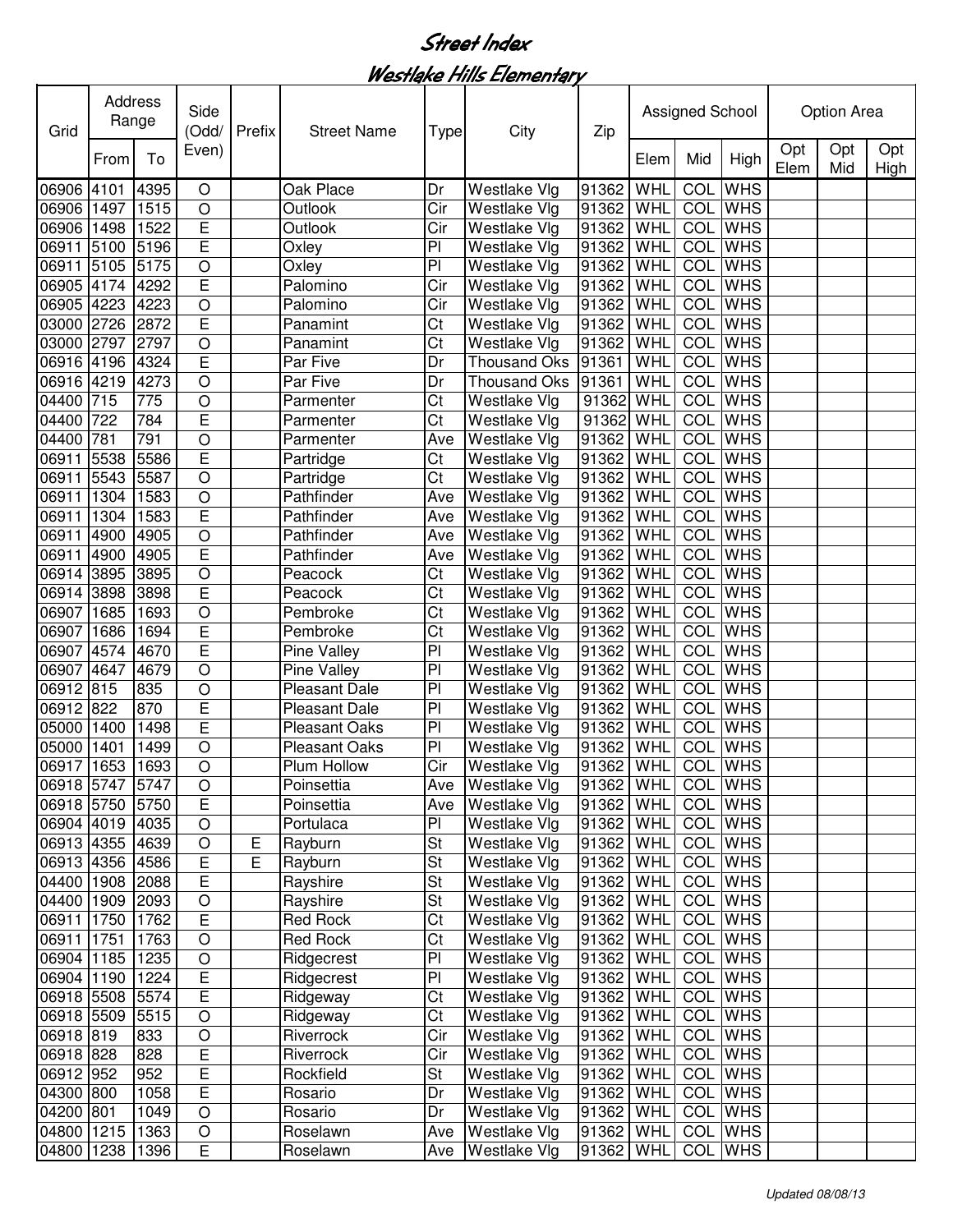Westlake Hills Elementary

| Grid            |      | Address<br>Range | Side<br>(Odd/  | Prefix         | <b>Street Name</b>    | Type                     | City                | Zip               |      | Assigned School |                |             | <b>Option Area</b> |             |
|-----------------|------|------------------|----------------|----------------|-----------------------|--------------------------|---------------------|-------------------|------|-----------------|----------------|-------------|--------------------|-------------|
|                 | From | To               | Even)          |                |                       |                          |                     |                   | Elem | Mid             | High           | Opt<br>Elem | Opt<br>Mid         | Opt<br>High |
| 06918 5600      |      | 5656             | E              |                | Roundtree             | P <sub>1</sub>           | Westlake Vlg        | 91362             | WHL  | COL             | <b>WHS</b>     |             |                    |             |
| 06918 5603      |      | 5661             | $\circ$        |                | Roundtree             | PI                       | Westlake Vlg        | 91362             | WHL  | COL             | <b>WHS</b>     |             |                    |             |
| 06911           | 5416 | 5480             | E              |                | Royal Ridge           | Ct                       | Westlake Vlg        | 91362             | WHL  | COL             | <b>WHS</b>     |             |                    |             |
| 06911           | 5437 | 5437             | $\overline{O}$ |                | Royal Ridge           | Ct                       | Westlake Vlg        | 91362             | WHL  | COL             | <b>WHS</b>     |             |                    |             |
| 06917           | 1700 | 1764             | E              |                | Royal St George       | Dr                       | Westlake Vlg        | 91362             | WHL  | COL             | <b>WHS</b>     |             |                    |             |
| 06917           | 1709 | 1797             | $\overline{O}$ |                | Royal St George       | Dr                       | Westlake Vlg        | 91362             | WHL  | COL             | <b>WHS</b>     |             |                    |             |
| 06915 5021      |      | 5053             | $\overline{O}$ |                | Royal Vista           | Ct                       | Westlake Vlg        | 91362             | WHL  | COL             | <b>WHS</b>     |             |                    |             |
| 06915           | 5022 | 5054             | E              |                | Royal Vista           | Ct                       | Westlake Vlg        | 91362             | WHL  | COL             | <b>WHS</b>     |             |                    |             |
| 06917           | 1588 | 1644             | Ē              |                | Ryder Cup             | Dr                       | Westlake Vlg        | 91362             | WHL  | COL             | <b>WHS</b>     |             |                    |             |
| 06917           | 1595 | 1683             | $\circ$        |                | <b>Ryder Cup</b>      | Dr                       | Westlake Vlg        | 91362             | WHL  | COL             | <b>WHS</b>     |             |                    |             |
| 06907 1745      |      | 1793             | $\circ$        |                | Saint Andrews         | PI                       | Westlake Vlg        | 91362             | WHL  | COL             | <b>WHS</b>     |             |                    |             |
| 03100 2908      |      | 2992             | E              |                | <b>Salmon River</b>   | Cir                      | <b>Westlake Vlg</b> | 91362             | WHL  | COL             | <b>WHS</b>     |             |                    |             |
| 03100 2909      |      | 2993             | $\circ$        |                | Salmon River          | Cir                      | Westlake Vlg        | 91362             | WHL  | COL             | <b>WHS</b>     |             |                    |             |
| 03100 2962      |      | 2986             | E              |                | Santiago              | St                       | Westlake Vlg        | 91362             | WHL  | COL             | <b>WHS</b>     |             |                    |             |
| 04800 2431      |      | 2959             | $\circ$        |                | Sapra                 | $\overline{\mathsf{St}}$ | Westlake Vlg        | 91362             | WHL  | COL             | <b>WHS</b>     |             |                    |             |
| 04800 2442      |      | 2980             | E              |                | Sapra                 | St                       | <b>Westlake Vlg</b> | 91362             | WHL  | COL             | <b>WHS</b>     |             |                    |             |
| 04901 2034      |      | 2130             | Ē              |                | Sapra                 | $\overline{\mathsf{St}}$ | Westlake Vlg        | 91362 AD/WHI      |      |                 | <b>LCR WHS</b> |             | COL                |             |
| 03200 3221      |      | 3327             | $\circ$        |                | Sawtooth              | $\overline{\text{Ct}}$   | Westlake Vlg        | 91362             | WHL  | <b>COL</b>      | <b>WHS</b>     |             |                    |             |
| 03200 3224      |      | 3322             | Ē              |                | Sawtooth              | $\overline{\text{Ct}}$   | Westlake Vlg        | 91362             | WHL  | <b>COL</b>      | <b>WHS</b>     |             |                    |             |
| 06906 1700      |      | 1798             | E              |                | Schoolhouse           | Cir                      | Westlake Vlg        | 91362             | WHL  | COL             | <b>WHS</b>     |             |                    |             |
| 06906 1701      |      | 1799             | $\overline{O}$ |                | Schoolhouse           | Cir                      | Westlake Vlg        | 91362             | WHL  | <b>COL</b>      | <b>WHS</b>     |             |                    |             |
| 06918           | 5517 | 5571             | $\bigcirc$     |                | Shadow Canyon         | PI                       | Westlake Vlg        | 91362             | WHL  | <b>COL</b>      | <b>WHS</b>     |             |                    |             |
| 06918 5540      |      | 5594             | Ē              |                | Shadow Canyon         | $\overline{P}$           | Westlake Vlg        | 91362             | WHL  | <b>COL</b>      | <b>WHS</b>     |             |                    |             |
| 06907           | 1751 | 1791             | $\bigcirc$     |                | Shawness              | $\overline{\text{Ct}}$   | Westlake Vlg        | 91362             | WHL  | <b>COL</b>      | <b>WHS</b>     |             |                    |             |
| 06907           | 1764 | 1788             | E              |                | Shawness              | Ct                       | Westlake Vlg        | 91362             | WHL  | <b>COL</b>      | <b>WHS</b>     |             |                    |             |
| 06907           | 1682 | 1730             | E              |                | Shetland              | P                        | Westlake Vlg        | 91362             | WHL  | COL             | <b>WHS</b>     |             |                    |             |
| 06907           | 1683 | 1719             | $\circ$        |                | Shetland              | P <sub>1</sub>           | Westlake Vlg        | 91362             | WHL  | COL             | <b>WHS</b>     |             |                    |             |
| 03000 2721      |      | 2983             | $\circ$        | Е              | Sierra                | Dr                       | Westlake Vlg        | 91362             | WHL  | COL             | <b>WHS</b>     |             |                    |             |
| 03000 2732      |      | 2972             | E              | E              | Sierra                | Dr                       | <b>Westlake Vlg</b> | 91362             | WHL  | COL             | <b>WHS</b>     |             |                    |             |
| 03100 3002      |      | 3194             | E              | W              | Sierra                | Dr                       | Westlake Vlg        | 91362             | WHL  | COL             | <b>WHS</b>     |             |                    |             |
| 03100 3007      |      | 3195             | $\circ$        | W              | Sierra                | Dr                       | Westlake Vlg        | 91362             | WHL  | COL             | <b>WHS</b>     |             |                    |             |
| 03000 3089 3089 |      |                  | $\bigcirc$     | E              | Sierra                | Dr                       | Westlake Vlg        | 91362 WHL COL WHS |      |                 |                |             |                    |             |
| 03200 3198 3326 |      |                  | E              | W              | Sierra                | Dr                       | <b>Westlake Vlg</b> | 91362 WHL         |      |                 | COL WHS        |             |                    |             |
| 03200 3199 3333 |      |                  | $\circ$        | W              | Sierra                | Dr                       | <b>Westlake Vlg</b> | 91362 WHL         |      |                 | COL WHS        |             |                    |             |
| 06902 3940 3996 |      |                  | $\mathsf E$    | W              | <b>Skelton Canyon</b> | Cir                      | <b>Westlake Vlg</b> | 91362 WHL         |      |                 | COL WHS        |             |                    |             |
| 06902 3941      |      | 3997             | $\circ$        | W              | <b>Skelton Canyon</b> | Cir                      | Westlake Vlg        | 91362 WHL         |      |                 | <b>COL</b> WHS |             |                    |             |
| 06903 4010 4098 |      |                  | E              | $\mathsf E$    | <b>Skelton Canyon</b> | Cir                      | <b>Westlake Vlg</b> | 91362 WHL         |      |                 | <b>COL</b> WHS |             |                    |             |
| 06903 4011      |      | 4095             | $\circ$        | $\overline{E}$ | Skelton Canyon        | Cir                      | <b>Westlake Vlg</b> | 91362 WHL         |      |                 | COL WHS        |             |                    |             |
| 06911 1806      |      | 1958             | $\overline{E}$ |                | Smokey Ridge          | Ave                      | Westlake Vlg        | 91362 WHL         |      |                 | COL WHS        |             |                    |             |
| 06911 1825      |      | 1957             | $\bigcirc$     |                | Smokey Ridge          | Ave                      | <b>Westlake Vlg</b> | 91362 WHL         |      |                 | COL WHS        |             |                    |             |
| 06911 5449      |      | 5623             | $\bigcirc$     |                | South Rim             | <b>St</b>                | <b>Westlake VIg</b> | 91362 WHL         |      |                 | COL WHS        |             |                    |             |
| 06911 5454      |      | 5598             | $\overline{E}$ |                | South Rim             | <b>St</b>                | <b>Westlake Vlg</b> | 91362 WHL         |      |                 | COL WHS        |             |                    |             |
| 06907 1747      |      | 1795             | $\bigcirc$     |                | Southern Hills        | PI                       | Westlake Vlg        | 91362 WHL         |      |                 | COL WHS        |             |                    |             |
| 06915 4303      |      | 4375             | $\bigcirc$     |                | <b>Spring Forest</b>  | Ln                       | <b>Westlake Vlg</b> | 91362 WHL         |      |                 | COL WHS        |             |                    |             |
| 06915 4356      |      | 4380             | $\mathsf E$    |                | <b>Spring Forest</b>  | Ln                       | Westlake Vlg        | 91362 WHL         |      |                 | COL WHS        |             |                    |             |
| 06912 5558      |      | 5582             | E              |                | Spring Hill           | Ct                       | <b>Westlake Vlg</b> | 91362 WHL         |      |                 | <b>COL</b> WHS |             |                    |             |
| 06912 5567      |      | 5583             | $\bigcirc$     |                | Spring Hill           | Ct                       | Westlake Vlg        | 91362 WHL         |      |                 | <b>COL</b> WHS |             |                    |             |
| 06915 700       |      | 700              | E              |                | Spruce Meadow         | P                        | <b>Westlake Vlg</b> | 91362 WHL         |      |                 | <b>COL</b> WHS |             |                    |             |
| 06915 701       |      | 781              | $\bigcirc$     |                | Spruce Meadow         | $\overline{P}$           | <b>Westlake Vlg</b> | 91362 WHL         |      |                 | <b>COL</b> WHS |             |                    |             |
| 06918 5631      |      | 5715             | $\bigcirc$     |                | Starwood              | Ct                       | <b>Westlake Vlg</b> | 91362 WHL         |      |                 | COL WHS        |             |                    |             |
| 06918 5654      |      | 5714             | E              |                | Starwood              | Ct                       | Westlake Vlg        | 91362 WHL         |      |                 | COL WHS        |             |                    |             |
|                 |      |                  |                |                |                       |                          |                     |                   |      |                 |                |             |                    |             |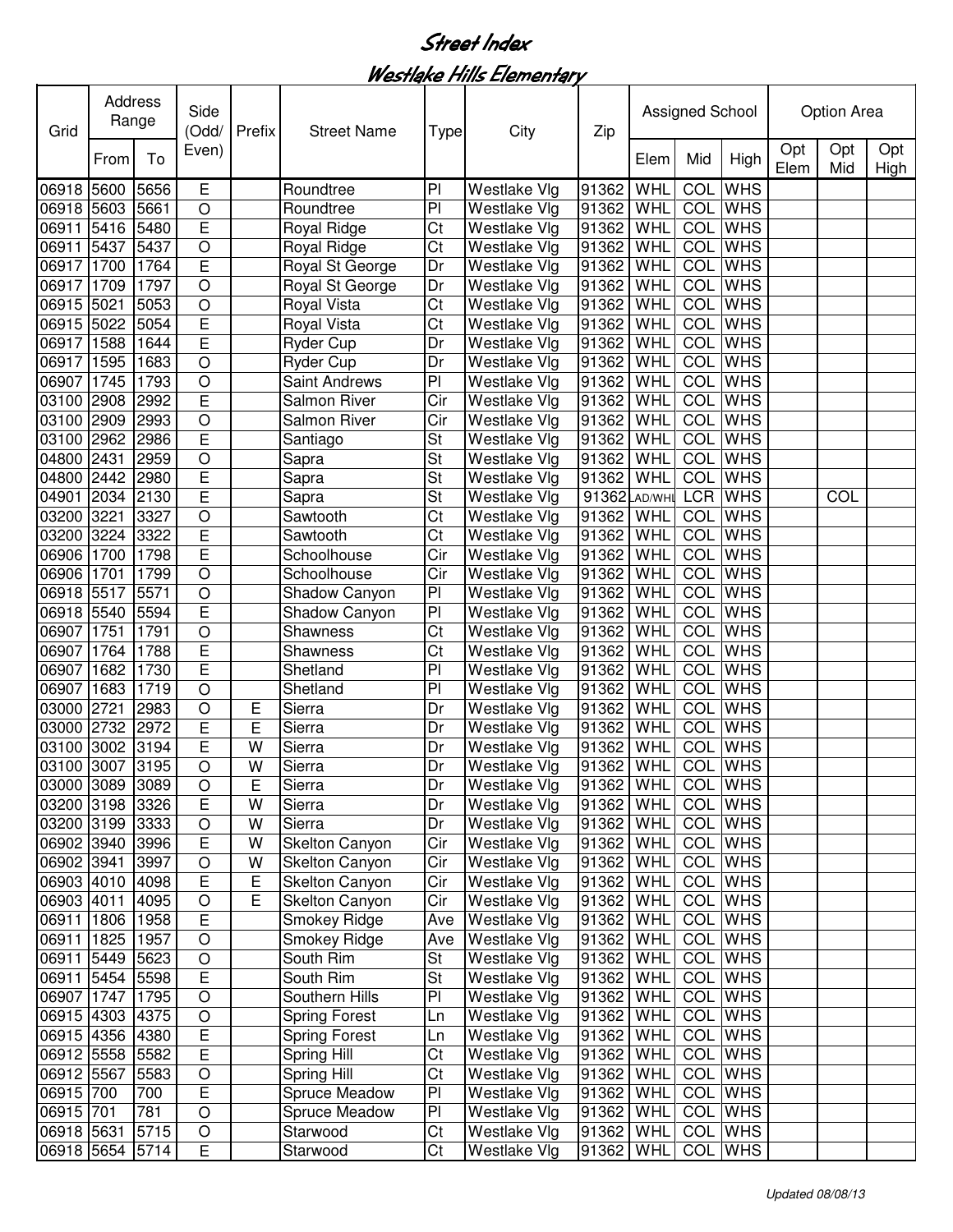Westlake Hills Elementary

| Opt<br>Opt<br>Opt<br>Even)<br>To<br>Mid<br>High<br>Elem<br>From<br>Elem<br>Mid<br>High<br>WHL<br><b>WHS</b><br>91362<br>COL<br>5705<br>5753<br>Stone Mountain<br>Westlake Vlg<br>O<br>Ln<br>E<br>Ct<br><b>COL</b> WHS<br>06901 4012<br>4060<br>WHL<br><b>Westlake Vlg</b><br>91362<br>Stoneriver<br>$\circ$<br>COL<br><b>WHS</b><br>06901 4023<br>4059<br>Ct<br>WHL<br><b>Westlake Vlg</b><br>91362<br>Stoneriver<br>E<br>COL<br><b>WHS</b><br>1050<br>Cir<br>WHL<br>04300 958<br><b>Stuart</b><br>Westlake Vlg<br>91362<br><b>WHS</b><br>04300 1015<br>1015<br>$\circ$<br><b>Stuart</b><br>WHL<br>COL<br>Cir<br>Westlake Vlg<br>91362<br>$\circ$<br>COL<br><b>WHS</b><br>WHL<br>06903 4151<br>4195<br>Summit Ridge<br>Ct<br>Westlake Vlg<br>91362<br>$\overline{E}$<br>COL<br>06903 4152<br>4196<br>WHL<br><b>WHS</b><br>Ct<br>Westlake Vlg<br>91362<br>Summit Ridge<br>Ē<br><b>COL</b> WHS<br>06915 4900<br>91362<br>4994<br><b>Summit View</b><br><b>Westlake Vlg</b><br>WHL<br>Dr<br><b>COL</b> WHS<br>06915 4907<br>O<br>91362<br>4963<br><b>Summit View</b><br><b>Westlake Vlg</b><br>WHL<br>Dr<br>E<br><b>COL</b> WHS<br>06912 760<br>Ct<br>91362<br>776<br>Sunfield<br><b>Westlake Vlg</b><br>WHL<br>$\circ$<br>06912 761<br>793<br>Ct<br>91362<br>WHL<br>COL<br><b>WHS</b><br>Sunfield<br><b>Westlake Vlg</b><br>E<br>06908 4400<br>4714<br>St<br>91362<br>WHL<br>COL<br><b>WHS</b><br>Sunnyhill<br><b>Westlake Vlg</b><br>St<br>COL<br><b>WHS</b><br>06908 4455<br>4719<br>O<br>91362<br>WHL<br><b>Westlake Vlg</b><br>Sunnyhill<br>O<br>St<br>COL<br><b>WHS</b><br>06918 801<br>91362<br>WHL<br>851<br><b>Westlake Vlg</b><br>Sunstone<br>E<br>St<br>COL<br><b>WHS</b><br>06918 804<br><b>Westlake Vlg</b><br>91362<br>WHL<br>846<br>Sunstone<br><b>COL</b><br><b>WHS</b><br>06917 4531<br>4659<br>$\circ$<br>Tam O Shanter<br>91362<br>WHL<br>Dr<br>Westlake Vlg<br><b>COL</b><br>4658<br>E<br>Tam O Shanter<br><b>WHS</b><br>06917 4550<br>Westlake Vlg<br>91362<br>WHL<br>Dr<br><b>COL</b> WHS<br>04300 805<br>897<br>O<br>91362<br>WHL<br>Tamlei<br>Ave<br><b>Westlake Vlg</b><br>E<br><b>COL</b> WHS<br>04300 838<br>896<br>WHL<br>Westlake Vlg<br>91362<br>Tamlei<br>Ave<br>$\overline{O}$<br><b>COL</b> WHS<br>06918 5627<br>5789<br>WHL<br>Westlake Vlg<br>91362<br>Tanner Ridge<br>Ave<br>$\overline{E}$<br><b>COL</b><br><b>WHS</b><br>5742<br>WHL<br>06918 5688<br>Westlake Vlg<br>91362<br>Tanner Ridge<br>Ave<br>Ē<br><b>COL</b><br><b>WHS</b><br>06918 1030<br>1078<br>WHL<br><b>Terrace Hill</b><br>Cir<br>Westlake Vlg<br>91362<br>$\overline{O}$<br><b>COL</b><br><b>WHS</b><br>06918 1031<br>1079<br>Terrace Hill<br>WHL<br>Cir<br>Westlake Vlg<br>91362<br>$\overline{O}$<br><b>COL</b><br>03201 2901<br>3399<br>91362<br>WHL<br><b>WHS</b><br><b>Thousand Oks</b><br><b>Blvd</b><br>Westlake Vlg<br>$\circ$<br>COL<br>03000 3801<br>3833<br><b>Thousand Oks</b><br><b>Blvd</b><br>Westlake Vlg<br>91362<br>WHL<br><b>WHS</b><br>03000 3837<br>91362<br>COL<br>3999<br>O<br><b>Thousand Oks</b><br><b>Blvd</b><br>Westlake Vlg<br>WHL<br><b>WHS</b><br>E<br><b>COL</b> WHS<br>02900 4600<br>4600<br><b>Blvd</b><br><b>Westlake Vlg</b><br>91362<br>WHL<br>Thousand Oks<br>04500 1717<br>$\circ$<br><b>St</b><br>91362<br>WHL<br>COL<br><b>WHS</b><br>1785<br>Tubbs<br>Westlake Vlg<br>COL<br>04500 1742<br>E<br>Tubbs<br><b>St</b><br>WHL<br><b>WHS</b><br>1786<br>Westlake Vlg<br>91362<br>E<br>06911 1692<br>Ct<br>91362<br>WHL<br>COL<br><b>WHS</b><br>1698<br><b>Twilight Ridge</b><br><b>Westlake Vlg</b><br>91362 WHL<br>COL WHS<br>06911 1693<br>1699<br>$\circ$<br>Ct<br>Westlake Vlg<br><b>Twilight Ridge</b><br>06907 1500 1800<br>COL WHS<br>$\overline{E}$<br>Rd<br>91362 WHL<br><b>Upper Ranch</b><br>Westlake Vlg<br>$\circ$<br>1783<br>Rd<br>91362 WHL<br>COL WHS<br>06906 1527<br>Upper Ranch<br>Westlake Vlg<br>O<br>Rd<br><b>COL</b> WHS<br>06906 1815<br>1815<br>Upper Ranch<br>Westlake Vlg<br>91362 WHL<br>E<br>COL WHS<br>06906 1815<br>1815<br>Rd<br>91362 WHL<br>Upper Ranch<br>Westlake Vlg<br>$\circ$<br>COL WHS<br>06914 2000<br>2190<br><b>Upper Ranch</b><br>Westlake Vlg<br><b>WHL</b><br>Rd<br>91362<br>E<br>COL WHS<br>06914 2000<br><b>Upper Ranch</b><br>Rd<br>Westlake Vlg<br>91362<br>WHL<br>2190<br>$\bigcirc$<br>Vale<br>PI<br>COL WHS<br>06904 1189<br>1197<br>Westlake Vlg<br>91362<br>WHL<br>$\overline{E}$<br>COL WHS<br>04500 864<br>Valley High<br>Westlake Vlg<br>91362<br>WHL<br>1164<br>Ave<br>$\circ$<br>COL WHS<br>04500 865<br>1179<br>Valley High<br>Westlake Vlg<br>WHL<br>Ave<br>91362<br>$\circ$<br><b>COL</b> WHS<br>06906 4059<br>4227<br>91362 WHL<br><b>Valley Spring</b><br>Dr<br>Westlake Vlg<br>E<br>06905 4100<br><b>Valley Spring</b><br>Westlake Vlg<br>91362 WHL<br>COL WHS<br>4200<br>Dr<br>COL WHS<br>06907 4251<br>O<br><b>Valley Spring</b><br>Dr<br>Westlake Vlg<br>91362 WHL<br>4548<br>E<br><b>COL</b> WHS<br>06907 4251<br><b>Valley Spring</b><br>Dr<br>Westlake Vlg<br>91362<br>WHL<br>4548<br><b>COL</b> WHS<br>06908 4800<br>$\circ$<br><b>Valley Spring</b><br>Dr<br>Westlake Vlg<br>91362<br>WHL<br>4893<br>E<br><b>COL</b> WHS<br>06908 4800<br><b>Valley Spring</b><br>Westlake Vlg<br>91362<br>WHL<br>4893<br>Dr<br>06910 11<br><b>COL</b> WHS<br>1157<br>$\circ$<br>Via Colinas<br>Westlake Vlg<br>91362<br>WHL<br>06910 118<br>E<br><b>COL</b> WHS<br>806<br>Via Colinas<br>Westlake Vlg<br>91362<br>WHL<br>E<br><b>COL</b> WHS<br>06914 3970<br>3970<br>Victoria<br>Westlake Vlg<br>91362 WHL<br>Ln<br>COL WHS<br>06914 3955<br>3985<br>$\circ$<br>Victoria<br>Westlake Vlg<br>91362 WHL<br>Ln<br>06915 895<br>COL WHS<br>91362 WHL | Grid  | Address<br>Range | Side<br>(Odd/ | Prefix | <b>Street Name</b> | Type        | City | Zip          | Assigned School |  | <b>Option Area</b> |  |  |
|--------------------------------------------------------------------------------------------------------------------------------------------------------------------------------------------------------------------------------------------------------------------------------------------------------------------------------------------------------------------------------------------------------------------------------------------------------------------------------------------------------------------------------------------------------------------------------------------------------------------------------------------------------------------------------------------------------------------------------------------------------------------------------------------------------------------------------------------------------------------------------------------------------------------------------------------------------------------------------------------------------------------------------------------------------------------------------------------------------------------------------------------------------------------------------------------------------------------------------------------------------------------------------------------------------------------------------------------------------------------------------------------------------------------------------------------------------------------------------------------------------------------------------------------------------------------------------------------------------------------------------------------------------------------------------------------------------------------------------------------------------------------------------------------------------------------------------------------------------------------------------------------------------------------------------------------------------------------------------------------------------------------------------------------------------------------------------------------------------------------------------------------------------------------------------------------------------------------------------------------------------------------------------------------------------------------------------------------------------------------------------------------------------------------------------------------------------------------------------------------------------------------------------------------------------------------------------------------------------------------------------------------------------------------------------------------------------------------------------------------------------------------------------------------------------------------------------------------------------------------------------------------------------------------------------------------------------------------------------------------------------------------------------------------------------------------------------------------------------------------------------------------------------------------------------------------------------------------------------------------------------------------------------------------------------------------------------------------------------------------------------------------------------------------------------------------------------------------------------------------------------------------------------------------------------------------------------------------------------------------------------------------------------------------------------------------------------------------------------------------------------------------------------------------------------------------------------------------------------------------------------------------------------------------------------------------------------------------------------------------------------------------------------------------------------------------------------------------------------------------------------------------------------------------------------------------------------------------------------------------------------------------------------------------------------------------------------------------------------------------------------------------------------------------------------------------------------------------------------------------------------------------------------------------------------------------------------------------------------------------------------------------------------------------------------------------------------------------------------------------------------------------------------------------------------------------------------------------------------------------------------------------------------------------------------------------------------------------------------------------------------------------------------------------------------------------------------------------------------------------------------------------------------------------------------------------------------------------------------------------------------------------------------------------------------------------------------------------------------------------------------------------------------------------------------------------------------------------------------------------------------------------------------------------------------------------------------------------------------------------------------------------------------|-------|------------------|---------------|--------|--------------------|-------------|------|--------------|-----------------|--|--------------------|--|--|
|                                                                                                                                                                                                                                                                                                                                                                                                                                                                                                                                                                                                                                                                                                                                                                                                                                                                                                                                                                                                                                                                                                                                                                                                                                                                                                                                                                                                                                                                                                                                                                                                                                                                                                                                                                                                                                                                                                                                                                                                                                                                                                                                                                                                                                                                                                                                                                                                                                                                                                                                                                                                                                                                                                                                                                                                                                                                                                                                                                                                                                                                                                                                                                                                                                                                                                                                                                                                                                                                                                                                                                                                                                                                                                                                                                                                                                                                                                                                                                                                                                                                                                                                                                                                                                                                                                                                                                                                                                                                                                                                                                                                                                                                                                                                                                                                                                                                                                                                                                                                                                                                                                                                                                                                                                                                                                                                                                                                                                                                                                                                                                                                                                                        |       |                  |               |        |                    |             |      |              |                 |  |                    |  |  |
|                                                                                                                                                                                                                                                                                                                                                                                                                                                                                                                                                                                                                                                                                                                                                                                                                                                                                                                                                                                                                                                                                                                                                                                                                                                                                                                                                                                                                                                                                                                                                                                                                                                                                                                                                                                                                                                                                                                                                                                                                                                                                                                                                                                                                                                                                                                                                                                                                                                                                                                                                                                                                                                                                                                                                                                                                                                                                                                                                                                                                                                                                                                                                                                                                                                                                                                                                                                                                                                                                                                                                                                                                                                                                                                                                                                                                                                                                                                                                                                                                                                                                                                                                                                                                                                                                                                                                                                                                                                                                                                                                                                                                                                                                                                                                                                                                                                                                                                                                                                                                                                                                                                                                                                                                                                                                                                                                                                                                                                                                                                                                                                                                                                        | 06911 |                  |               |        |                    |             |      |              |                 |  |                    |  |  |
|                                                                                                                                                                                                                                                                                                                                                                                                                                                                                                                                                                                                                                                                                                                                                                                                                                                                                                                                                                                                                                                                                                                                                                                                                                                                                                                                                                                                                                                                                                                                                                                                                                                                                                                                                                                                                                                                                                                                                                                                                                                                                                                                                                                                                                                                                                                                                                                                                                                                                                                                                                                                                                                                                                                                                                                                                                                                                                                                                                                                                                                                                                                                                                                                                                                                                                                                                                                                                                                                                                                                                                                                                                                                                                                                                                                                                                                                                                                                                                                                                                                                                                                                                                                                                                                                                                                                                                                                                                                                                                                                                                                                                                                                                                                                                                                                                                                                                                                                                                                                                                                                                                                                                                                                                                                                                                                                                                                                                                                                                                                                                                                                                                                        |       |                  |               |        |                    |             |      |              |                 |  |                    |  |  |
|                                                                                                                                                                                                                                                                                                                                                                                                                                                                                                                                                                                                                                                                                                                                                                                                                                                                                                                                                                                                                                                                                                                                                                                                                                                                                                                                                                                                                                                                                                                                                                                                                                                                                                                                                                                                                                                                                                                                                                                                                                                                                                                                                                                                                                                                                                                                                                                                                                                                                                                                                                                                                                                                                                                                                                                                                                                                                                                                                                                                                                                                                                                                                                                                                                                                                                                                                                                                                                                                                                                                                                                                                                                                                                                                                                                                                                                                                                                                                                                                                                                                                                                                                                                                                                                                                                                                                                                                                                                                                                                                                                                                                                                                                                                                                                                                                                                                                                                                                                                                                                                                                                                                                                                                                                                                                                                                                                                                                                                                                                                                                                                                                                                        |       |                  |               |        |                    |             |      |              |                 |  |                    |  |  |
|                                                                                                                                                                                                                                                                                                                                                                                                                                                                                                                                                                                                                                                                                                                                                                                                                                                                                                                                                                                                                                                                                                                                                                                                                                                                                                                                                                                                                                                                                                                                                                                                                                                                                                                                                                                                                                                                                                                                                                                                                                                                                                                                                                                                                                                                                                                                                                                                                                                                                                                                                                                                                                                                                                                                                                                                                                                                                                                                                                                                                                                                                                                                                                                                                                                                                                                                                                                                                                                                                                                                                                                                                                                                                                                                                                                                                                                                                                                                                                                                                                                                                                                                                                                                                                                                                                                                                                                                                                                                                                                                                                                                                                                                                                                                                                                                                                                                                                                                                                                                                                                                                                                                                                                                                                                                                                                                                                                                                                                                                                                                                                                                                                                        |       |                  |               |        |                    |             |      |              |                 |  |                    |  |  |
|                                                                                                                                                                                                                                                                                                                                                                                                                                                                                                                                                                                                                                                                                                                                                                                                                                                                                                                                                                                                                                                                                                                                                                                                                                                                                                                                                                                                                                                                                                                                                                                                                                                                                                                                                                                                                                                                                                                                                                                                                                                                                                                                                                                                                                                                                                                                                                                                                                                                                                                                                                                                                                                                                                                                                                                                                                                                                                                                                                                                                                                                                                                                                                                                                                                                                                                                                                                                                                                                                                                                                                                                                                                                                                                                                                                                                                                                                                                                                                                                                                                                                                                                                                                                                                                                                                                                                                                                                                                                                                                                                                                                                                                                                                                                                                                                                                                                                                                                                                                                                                                                                                                                                                                                                                                                                                                                                                                                                                                                                                                                                                                                                                                        |       |                  |               |        |                    |             |      |              |                 |  |                    |  |  |
|                                                                                                                                                                                                                                                                                                                                                                                                                                                                                                                                                                                                                                                                                                                                                                                                                                                                                                                                                                                                                                                                                                                                                                                                                                                                                                                                                                                                                                                                                                                                                                                                                                                                                                                                                                                                                                                                                                                                                                                                                                                                                                                                                                                                                                                                                                                                                                                                                                                                                                                                                                                                                                                                                                                                                                                                                                                                                                                                                                                                                                                                                                                                                                                                                                                                                                                                                                                                                                                                                                                                                                                                                                                                                                                                                                                                                                                                                                                                                                                                                                                                                                                                                                                                                                                                                                                                                                                                                                                                                                                                                                                                                                                                                                                                                                                                                                                                                                                                                                                                                                                                                                                                                                                                                                                                                                                                                                                                                                                                                                                                                                                                                                                        |       |                  |               |        |                    |             |      |              |                 |  |                    |  |  |
|                                                                                                                                                                                                                                                                                                                                                                                                                                                                                                                                                                                                                                                                                                                                                                                                                                                                                                                                                                                                                                                                                                                                                                                                                                                                                                                                                                                                                                                                                                                                                                                                                                                                                                                                                                                                                                                                                                                                                                                                                                                                                                                                                                                                                                                                                                                                                                                                                                                                                                                                                                                                                                                                                                                                                                                                                                                                                                                                                                                                                                                                                                                                                                                                                                                                                                                                                                                                                                                                                                                                                                                                                                                                                                                                                                                                                                                                                                                                                                                                                                                                                                                                                                                                                                                                                                                                                                                                                                                                                                                                                                                                                                                                                                                                                                                                                                                                                                                                                                                                                                                                                                                                                                                                                                                                                                                                                                                                                                                                                                                                                                                                                                                        |       |                  |               |        |                    |             |      |              |                 |  |                    |  |  |
|                                                                                                                                                                                                                                                                                                                                                                                                                                                                                                                                                                                                                                                                                                                                                                                                                                                                                                                                                                                                                                                                                                                                                                                                                                                                                                                                                                                                                                                                                                                                                                                                                                                                                                                                                                                                                                                                                                                                                                                                                                                                                                                                                                                                                                                                                                                                                                                                                                                                                                                                                                                                                                                                                                                                                                                                                                                                                                                                                                                                                                                                                                                                                                                                                                                                                                                                                                                                                                                                                                                                                                                                                                                                                                                                                                                                                                                                                                                                                                                                                                                                                                                                                                                                                                                                                                                                                                                                                                                                                                                                                                                                                                                                                                                                                                                                                                                                                                                                                                                                                                                                                                                                                                                                                                                                                                                                                                                                                                                                                                                                                                                                                                                        |       |                  |               |        |                    |             |      |              |                 |  |                    |  |  |
|                                                                                                                                                                                                                                                                                                                                                                                                                                                                                                                                                                                                                                                                                                                                                                                                                                                                                                                                                                                                                                                                                                                                                                                                                                                                                                                                                                                                                                                                                                                                                                                                                                                                                                                                                                                                                                                                                                                                                                                                                                                                                                                                                                                                                                                                                                                                                                                                                                                                                                                                                                                                                                                                                                                                                                                                                                                                                                                                                                                                                                                                                                                                                                                                                                                                                                                                                                                                                                                                                                                                                                                                                                                                                                                                                                                                                                                                                                                                                                                                                                                                                                                                                                                                                                                                                                                                                                                                                                                                                                                                                                                                                                                                                                                                                                                                                                                                                                                                                                                                                                                                                                                                                                                                                                                                                                                                                                                                                                                                                                                                                                                                                                                        |       |                  |               |        |                    |             |      |              |                 |  |                    |  |  |
|                                                                                                                                                                                                                                                                                                                                                                                                                                                                                                                                                                                                                                                                                                                                                                                                                                                                                                                                                                                                                                                                                                                                                                                                                                                                                                                                                                                                                                                                                                                                                                                                                                                                                                                                                                                                                                                                                                                                                                                                                                                                                                                                                                                                                                                                                                                                                                                                                                                                                                                                                                                                                                                                                                                                                                                                                                                                                                                                                                                                                                                                                                                                                                                                                                                                                                                                                                                                                                                                                                                                                                                                                                                                                                                                                                                                                                                                                                                                                                                                                                                                                                                                                                                                                                                                                                                                                                                                                                                                                                                                                                                                                                                                                                                                                                                                                                                                                                                                                                                                                                                                                                                                                                                                                                                                                                                                                                                                                                                                                                                                                                                                                                                        |       |                  |               |        |                    |             |      |              |                 |  |                    |  |  |
|                                                                                                                                                                                                                                                                                                                                                                                                                                                                                                                                                                                                                                                                                                                                                                                                                                                                                                                                                                                                                                                                                                                                                                                                                                                                                                                                                                                                                                                                                                                                                                                                                                                                                                                                                                                                                                                                                                                                                                                                                                                                                                                                                                                                                                                                                                                                                                                                                                                                                                                                                                                                                                                                                                                                                                                                                                                                                                                                                                                                                                                                                                                                                                                                                                                                                                                                                                                                                                                                                                                                                                                                                                                                                                                                                                                                                                                                                                                                                                                                                                                                                                                                                                                                                                                                                                                                                                                                                                                                                                                                                                                                                                                                                                                                                                                                                                                                                                                                                                                                                                                                                                                                                                                                                                                                                                                                                                                                                                                                                                                                                                                                                                                        |       |                  |               |        |                    |             |      |              |                 |  |                    |  |  |
|                                                                                                                                                                                                                                                                                                                                                                                                                                                                                                                                                                                                                                                                                                                                                                                                                                                                                                                                                                                                                                                                                                                                                                                                                                                                                                                                                                                                                                                                                                                                                                                                                                                                                                                                                                                                                                                                                                                                                                                                                                                                                                                                                                                                                                                                                                                                                                                                                                                                                                                                                                                                                                                                                                                                                                                                                                                                                                                                                                                                                                                                                                                                                                                                                                                                                                                                                                                                                                                                                                                                                                                                                                                                                                                                                                                                                                                                                                                                                                                                                                                                                                                                                                                                                                                                                                                                                                                                                                                                                                                                                                                                                                                                                                                                                                                                                                                                                                                                                                                                                                                                                                                                                                                                                                                                                                                                                                                                                                                                                                                                                                                                                                                        |       |                  |               |        |                    |             |      |              |                 |  |                    |  |  |
|                                                                                                                                                                                                                                                                                                                                                                                                                                                                                                                                                                                                                                                                                                                                                                                                                                                                                                                                                                                                                                                                                                                                                                                                                                                                                                                                                                                                                                                                                                                                                                                                                                                                                                                                                                                                                                                                                                                                                                                                                                                                                                                                                                                                                                                                                                                                                                                                                                                                                                                                                                                                                                                                                                                                                                                                                                                                                                                                                                                                                                                                                                                                                                                                                                                                                                                                                                                                                                                                                                                                                                                                                                                                                                                                                                                                                                                                                                                                                                                                                                                                                                                                                                                                                                                                                                                                                                                                                                                                                                                                                                                                                                                                                                                                                                                                                                                                                                                                                                                                                                                                                                                                                                                                                                                                                                                                                                                                                                                                                                                                                                                                                                                        |       |                  |               |        |                    |             |      |              |                 |  |                    |  |  |
|                                                                                                                                                                                                                                                                                                                                                                                                                                                                                                                                                                                                                                                                                                                                                                                                                                                                                                                                                                                                                                                                                                                                                                                                                                                                                                                                                                                                                                                                                                                                                                                                                                                                                                                                                                                                                                                                                                                                                                                                                                                                                                                                                                                                                                                                                                                                                                                                                                                                                                                                                                                                                                                                                                                                                                                                                                                                                                                                                                                                                                                                                                                                                                                                                                                                                                                                                                                                                                                                                                                                                                                                                                                                                                                                                                                                                                                                                                                                                                                                                                                                                                                                                                                                                                                                                                                                                                                                                                                                                                                                                                                                                                                                                                                                                                                                                                                                                                                                                                                                                                                                                                                                                                                                                                                                                                                                                                                                                                                                                                                                                                                                                                                        |       |                  |               |        |                    |             |      |              |                 |  |                    |  |  |
|                                                                                                                                                                                                                                                                                                                                                                                                                                                                                                                                                                                                                                                                                                                                                                                                                                                                                                                                                                                                                                                                                                                                                                                                                                                                                                                                                                                                                                                                                                                                                                                                                                                                                                                                                                                                                                                                                                                                                                                                                                                                                                                                                                                                                                                                                                                                                                                                                                                                                                                                                                                                                                                                                                                                                                                                                                                                                                                                                                                                                                                                                                                                                                                                                                                                                                                                                                                                                                                                                                                                                                                                                                                                                                                                                                                                                                                                                                                                                                                                                                                                                                                                                                                                                                                                                                                                                                                                                                                                                                                                                                                                                                                                                                                                                                                                                                                                                                                                                                                                                                                                                                                                                                                                                                                                                                                                                                                                                                                                                                                                                                                                                                                        |       |                  |               |        |                    |             |      |              |                 |  |                    |  |  |
|                                                                                                                                                                                                                                                                                                                                                                                                                                                                                                                                                                                                                                                                                                                                                                                                                                                                                                                                                                                                                                                                                                                                                                                                                                                                                                                                                                                                                                                                                                                                                                                                                                                                                                                                                                                                                                                                                                                                                                                                                                                                                                                                                                                                                                                                                                                                                                                                                                                                                                                                                                                                                                                                                                                                                                                                                                                                                                                                                                                                                                                                                                                                                                                                                                                                                                                                                                                                                                                                                                                                                                                                                                                                                                                                                                                                                                                                                                                                                                                                                                                                                                                                                                                                                                                                                                                                                                                                                                                                                                                                                                                                                                                                                                                                                                                                                                                                                                                                                                                                                                                                                                                                                                                                                                                                                                                                                                                                                                                                                                                                                                                                                                                        |       |                  |               |        |                    |             |      |              |                 |  |                    |  |  |
|                                                                                                                                                                                                                                                                                                                                                                                                                                                                                                                                                                                                                                                                                                                                                                                                                                                                                                                                                                                                                                                                                                                                                                                                                                                                                                                                                                                                                                                                                                                                                                                                                                                                                                                                                                                                                                                                                                                                                                                                                                                                                                                                                                                                                                                                                                                                                                                                                                                                                                                                                                                                                                                                                                                                                                                                                                                                                                                                                                                                                                                                                                                                                                                                                                                                                                                                                                                                                                                                                                                                                                                                                                                                                                                                                                                                                                                                                                                                                                                                                                                                                                                                                                                                                                                                                                                                                                                                                                                                                                                                                                                                                                                                                                                                                                                                                                                                                                                                                                                                                                                                                                                                                                                                                                                                                                                                                                                                                                                                                                                                                                                                                                                        |       |                  |               |        |                    |             |      |              |                 |  |                    |  |  |
|                                                                                                                                                                                                                                                                                                                                                                                                                                                                                                                                                                                                                                                                                                                                                                                                                                                                                                                                                                                                                                                                                                                                                                                                                                                                                                                                                                                                                                                                                                                                                                                                                                                                                                                                                                                                                                                                                                                                                                                                                                                                                                                                                                                                                                                                                                                                                                                                                                                                                                                                                                                                                                                                                                                                                                                                                                                                                                                                                                                                                                                                                                                                                                                                                                                                                                                                                                                                                                                                                                                                                                                                                                                                                                                                                                                                                                                                                                                                                                                                                                                                                                                                                                                                                                                                                                                                                                                                                                                                                                                                                                                                                                                                                                                                                                                                                                                                                                                                                                                                                                                                                                                                                                                                                                                                                                                                                                                                                                                                                                                                                                                                                                                        |       |                  |               |        |                    |             |      |              |                 |  |                    |  |  |
|                                                                                                                                                                                                                                                                                                                                                                                                                                                                                                                                                                                                                                                                                                                                                                                                                                                                                                                                                                                                                                                                                                                                                                                                                                                                                                                                                                                                                                                                                                                                                                                                                                                                                                                                                                                                                                                                                                                                                                                                                                                                                                                                                                                                                                                                                                                                                                                                                                                                                                                                                                                                                                                                                                                                                                                                                                                                                                                                                                                                                                                                                                                                                                                                                                                                                                                                                                                                                                                                                                                                                                                                                                                                                                                                                                                                                                                                                                                                                                                                                                                                                                                                                                                                                                                                                                                                                                                                                                                                                                                                                                                                                                                                                                                                                                                                                                                                                                                                                                                                                                                                                                                                                                                                                                                                                                                                                                                                                                                                                                                                                                                                                                                        |       |                  |               |        |                    |             |      |              |                 |  |                    |  |  |
|                                                                                                                                                                                                                                                                                                                                                                                                                                                                                                                                                                                                                                                                                                                                                                                                                                                                                                                                                                                                                                                                                                                                                                                                                                                                                                                                                                                                                                                                                                                                                                                                                                                                                                                                                                                                                                                                                                                                                                                                                                                                                                                                                                                                                                                                                                                                                                                                                                                                                                                                                                                                                                                                                                                                                                                                                                                                                                                                                                                                                                                                                                                                                                                                                                                                                                                                                                                                                                                                                                                                                                                                                                                                                                                                                                                                                                                                                                                                                                                                                                                                                                                                                                                                                                                                                                                                                                                                                                                                                                                                                                                                                                                                                                                                                                                                                                                                                                                                                                                                                                                                                                                                                                                                                                                                                                                                                                                                                                                                                                                                                                                                                                                        |       |                  |               |        |                    |             |      |              |                 |  |                    |  |  |
|                                                                                                                                                                                                                                                                                                                                                                                                                                                                                                                                                                                                                                                                                                                                                                                                                                                                                                                                                                                                                                                                                                                                                                                                                                                                                                                                                                                                                                                                                                                                                                                                                                                                                                                                                                                                                                                                                                                                                                                                                                                                                                                                                                                                                                                                                                                                                                                                                                                                                                                                                                                                                                                                                                                                                                                                                                                                                                                                                                                                                                                                                                                                                                                                                                                                                                                                                                                                                                                                                                                                                                                                                                                                                                                                                                                                                                                                                                                                                                                                                                                                                                                                                                                                                                                                                                                                                                                                                                                                                                                                                                                                                                                                                                                                                                                                                                                                                                                                                                                                                                                                                                                                                                                                                                                                                                                                                                                                                                                                                                                                                                                                                                                        |       |                  |               |        |                    |             |      |              |                 |  |                    |  |  |
|                                                                                                                                                                                                                                                                                                                                                                                                                                                                                                                                                                                                                                                                                                                                                                                                                                                                                                                                                                                                                                                                                                                                                                                                                                                                                                                                                                                                                                                                                                                                                                                                                                                                                                                                                                                                                                                                                                                                                                                                                                                                                                                                                                                                                                                                                                                                                                                                                                                                                                                                                                                                                                                                                                                                                                                                                                                                                                                                                                                                                                                                                                                                                                                                                                                                                                                                                                                                                                                                                                                                                                                                                                                                                                                                                                                                                                                                                                                                                                                                                                                                                                                                                                                                                                                                                                                                                                                                                                                                                                                                                                                                                                                                                                                                                                                                                                                                                                                                                                                                                                                                                                                                                                                                                                                                                                                                                                                                                                                                                                                                                                                                                                                        |       |                  |               |        |                    |             |      |              |                 |  |                    |  |  |
|                                                                                                                                                                                                                                                                                                                                                                                                                                                                                                                                                                                                                                                                                                                                                                                                                                                                                                                                                                                                                                                                                                                                                                                                                                                                                                                                                                                                                                                                                                                                                                                                                                                                                                                                                                                                                                                                                                                                                                                                                                                                                                                                                                                                                                                                                                                                                                                                                                                                                                                                                                                                                                                                                                                                                                                                                                                                                                                                                                                                                                                                                                                                                                                                                                                                                                                                                                                                                                                                                                                                                                                                                                                                                                                                                                                                                                                                                                                                                                                                                                                                                                                                                                                                                                                                                                                                                                                                                                                                                                                                                                                                                                                                                                                                                                                                                                                                                                                                                                                                                                                                                                                                                                                                                                                                                                                                                                                                                                                                                                                                                                                                                                                        |       |                  |               |        |                    |             |      |              |                 |  |                    |  |  |
|                                                                                                                                                                                                                                                                                                                                                                                                                                                                                                                                                                                                                                                                                                                                                                                                                                                                                                                                                                                                                                                                                                                                                                                                                                                                                                                                                                                                                                                                                                                                                                                                                                                                                                                                                                                                                                                                                                                                                                                                                                                                                                                                                                                                                                                                                                                                                                                                                                                                                                                                                                                                                                                                                                                                                                                                                                                                                                                                                                                                                                                                                                                                                                                                                                                                                                                                                                                                                                                                                                                                                                                                                                                                                                                                                                                                                                                                                                                                                                                                                                                                                                                                                                                                                                                                                                                                                                                                                                                                                                                                                                                                                                                                                                                                                                                                                                                                                                                                                                                                                                                                                                                                                                                                                                                                                                                                                                                                                                                                                                                                                                                                                                                        |       |                  |               |        |                    |             |      |              |                 |  |                    |  |  |
|                                                                                                                                                                                                                                                                                                                                                                                                                                                                                                                                                                                                                                                                                                                                                                                                                                                                                                                                                                                                                                                                                                                                                                                                                                                                                                                                                                                                                                                                                                                                                                                                                                                                                                                                                                                                                                                                                                                                                                                                                                                                                                                                                                                                                                                                                                                                                                                                                                                                                                                                                                                                                                                                                                                                                                                                                                                                                                                                                                                                                                                                                                                                                                                                                                                                                                                                                                                                                                                                                                                                                                                                                                                                                                                                                                                                                                                                                                                                                                                                                                                                                                                                                                                                                                                                                                                                                                                                                                                                                                                                                                                                                                                                                                                                                                                                                                                                                                                                                                                                                                                                                                                                                                                                                                                                                                                                                                                                                                                                                                                                                                                                                                                        |       |                  |               |        |                    |             |      |              |                 |  |                    |  |  |
|                                                                                                                                                                                                                                                                                                                                                                                                                                                                                                                                                                                                                                                                                                                                                                                                                                                                                                                                                                                                                                                                                                                                                                                                                                                                                                                                                                                                                                                                                                                                                                                                                                                                                                                                                                                                                                                                                                                                                                                                                                                                                                                                                                                                                                                                                                                                                                                                                                                                                                                                                                                                                                                                                                                                                                                                                                                                                                                                                                                                                                                                                                                                                                                                                                                                                                                                                                                                                                                                                                                                                                                                                                                                                                                                                                                                                                                                                                                                                                                                                                                                                                                                                                                                                                                                                                                                                                                                                                                                                                                                                                                                                                                                                                                                                                                                                                                                                                                                                                                                                                                                                                                                                                                                                                                                                                                                                                                                                                                                                                                                                                                                                                                        |       |                  |               |        |                    |             |      |              |                 |  |                    |  |  |
|                                                                                                                                                                                                                                                                                                                                                                                                                                                                                                                                                                                                                                                                                                                                                                                                                                                                                                                                                                                                                                                                                                                                                                                                                                                                                                                                                                                                                                                                                                                                                                                                                                                                                                                                                                                                                                                                                                                                                                                                                                                                                                                                                                                                                                                                                                                                                                                                                                                                                                                                                                                                                                                                                                                                                                                                                                                                                                                                                                                                                                                                                                                                                                                                                                                                                                                                                                                                                                                                                                                                                                                                                                                                                                                                                                                                                                                                                                                                                                                                                                                                                                                                                                                                                                                                                                                                                                                                                                                                                                                                                                                                                                                                                                                                                                                                                                                                                                                                                                                                                                                                                                                                                                                                                                                                                                                                                                                                                                                                                                                                                                                                                                                        |       |                  |               |        |                    |             |      |              |                 |  |                    |  |  |
|                                                                                                                                                                                                                                                                                                                                                                                                                                                                                                                                                                                                                                                                                                                                                                                                                                                                                                                                                                                                                                                                                                                                                                                                                                                                                                                                                                                                                                                                                                                                                                                                                                                                                                                                                                                                                                                                                                                                                                                                                                                                                                                                                                                                                                                                                                                                                                                                                                                                                                                                                                                                                                                                                                                                                                                                                                                                                                                                                                                                                                                                                                                                                                                                                                                                                                                                                                                                                                                                                                                                                                                                                                                                                                                                                                                                                                                                                                                                                                                                                                                                                                                                                                                                                                                                                                                                                                                                                                                                                                                                                                                                                                                                                                                                                                                                                                                                                                                                                                                                                                                                                                                                                                                                                                                                                                                                                                                                                                                                                                                                                                                                                                                        |       |                  |               |        |                    |             |      |              |                 |  |                    |  |  |
|                                                                                                                                                                                                                                                                                                                                                                                                                                                                                                                                                                                                                                                                                                                                                                                                                                                                                                                                                                                                                                                                                                                                                                                                                                                                                                                                                                                                                                                                                                                                                                                                                                                                                                                                                                                                                                                                                                                                                                                                                                                                                                                                                                                                                                                                                                                                                                                                                                                                                                                                                                                                                                                                                                                                                                                                                                                                                                                                                                                                                                                                                                                                                                                                                                                                                                                                                                                                                                                                                                                                                                                                                                                                                                                                                                                                                                                                                                                                                                                                                                                                                                                                                                                                                                                                                                                                                                                                                                                                                                                                                                                                                                                                                                                                                                                                                                                                                                                                                                                                                                                                                                                                                                                                                                                                                                                                                                                                                                                                                                                                                                                                                                                        |       |                  |               |        |                    |             |      |              |                 |  |                    |  |  |
|                                                                                                                                                                                                                                                                                                                                                                                                                                                                                                                                                                                                                                                                                                                                                                                                                                                                                                                                                                                                                                                                                                                                                                                                                                                                                                                                                                                                                                                                                                                                                                                                                                                                                                                                                                                                                                                                                                                                                                                                                                                                                                                                                                                                                                                                                                                                                                                                                                                                                                                                                                                                                                                                                                                                                                                                                                                                                                                                                                                                                                                                                                                                                                                                                                                                                                                                                                                                                                                                                                                                                                                                                                                                                                                                                                                                                                                                                                                                                                                                                                                                                                                                                                                                                                                                                                                                                                                                                                                                                                                                                                                                                                                                                                                                                                                                                                                                                                                                                                                                                                                                                                                                                                                                                                                                                                                                                                                                                                                                                                                                                                                                                                                        |       |                  |               |        |                    |             |      |              |                 |  |                    |  |  |
|                                                                                                                                                                                                                                                                                                                                                                                                                                                                                                                                                                                                                                                                                                                                                                                                                                                                                                                                                                                                                                                                                                                                                                                                                                                                                                                                                                                                                                                                                                                                                                                                                                                                                                                                                                                                                                                                                                                                                                                                                                                                                                                                                                                                                                                                                                                                                                                                                                                                                                                                                                                                                                                                                                                                                                                                                                                                                                                                                                                                                                                                                                                                                                                                                                                                                                                                                                                                                                                                                                                                                                                                                                                                                                                                                                                                                                                                                                                                                                                                                                                                                                                                                                                                                                                                                                                                                                                                                                                                                                                                                                                                                                                                                                                                                                                                                                                                                                                                                                                                                                                                                                                                                                                                                                                                                                                                                                                                                                                                                                                                                                                                                                                        |       |                  |               |        |                    |             |      |              |                 |  |                    |  |  |
|                                                                                                                                                                                                                                                                                                                                                                                                                                                                                                                                                                                                                                                                                                                                                                                                                                                                                                                                                                                                                                                                                                                                                                                                                                                                                                                                                                                                                                                                                                                                                                                                                                                                                                                                                                                                                                                                                                                                                                                                                                                                                                                                                                                                                                                                                                                                                                                                                                                                                                                                                                                                                                                                                                                                                                                                                                                                                                                                                                                                                                                                                                                                                                                                                                                                                                                                                                                                                                                                                                                                                                                                                                                                                                                                                                                                                                                                                                                                                                                                                                                                                                                                                                                                                                                                                                                                                                                                                                                                                                                                                                                                                                                                                                                                                                                                                                                                                                                                                                                                                                                                                                                                                                                                                                                                                                                                                                                                                                                                                                                                                                                                                                                        |       |                  |               |        |                    |             |      |              |                 |  |                    |  |  |
|                                                                                                                                                                                                                                                                                                                                                                                                                                                                                                                                                                                                                                                                                                                                                                                                                                                                                                                                                                                                                                                                                                                                                                                                                                                                                                                                                                                                                                                                                                                                                                                                                                                                                                                                                                                                                                                                                                                                                                                                                                                                                                                                                                                                                                                                                                                                                                                                                                                                                                                                                                                                                                                                                                                                                                                                                                                                                                                                                                                                                                                                                                                                                                                                                                                                                                                                                                                                                                                                                                                                                                                                                                                                                                                                                                                                                                                                                                                                                                                                                                                                                                                                                                                                                                                                                                                                                                                                                                                                                                                                                                                                                                                                                                                                                                                                                                                                                                                                                                                                                                                                                                                                                                                                                                                                                                                                                                                                                                                                                                                                                                                                                                                        |       |                  |               |        |                    |             |      |              |                 |  |                    |  |  |
|                                                                                                                                                                                                                                                                                                                                                                                                                                                                                                                                                                                                                                                                                                                                                                                                                                                                                                                                                                                                                                                                                                                                                                                                                                                                                                                                                                                                                                                                                                                                                                                                                                                                                                                                                                                                                                                                                                                                                                                                                                                                                                                                                                                                                                                                                                                                                                                                                                                                                                                                                                                                                                                                                                                                                                                                                                                                                                                                                                                                                                                                                                                                                                                                                                                                                                                                                                                                                                                                                                                                                                                                                                                                                                                                                                                                                                                                                                                                                                                                                                                                                                                                                                                                                                                                                                                                                                                                                                                                                                                                                                                                                                                                                                                                                                                                                                                                                                                                                                                                                                                                                                                                                                                                                                                                                                                                                                                                                                                                                                                                                                                                                                                        |       |                  |               |        |                    |             |      |              |                 |  |                    |  |  |
|                                                                                                                                                                                                                                                                                                                                                                                                                                                                                                                                                                                                                                                                                                                                                                                                                                                                                                                                                                                                                                                                                                                                                                                                                                                                                                                                                                                                                                                                                                                                                                                                                                                                                                                                                                                                                                                                                                                                                                                                                                                                                                                                                                                                                                                                                                                                                                                                                                                                                                                                                                                                                                                                                                                                                                                                                                                                                                                                                                                                                                                                                                                                                                                                                                                                                                                                                                                                                                                                                                                                                                                                                                                                                                                                                                                                                                                                                                                                                                                                                                                                                                                                                                                                                                                                                                                                                                                                                                                                                                                                                                                                                                                                                                                                                                                                                                                                                                                                                                                                                                                                                                                                                                                                                                                                                                                                                                                                                                                                                                                                                                                                                                                        |       |                  |               |        |                    |             |      |              |                 |  |                    |  |  |
|                                                                                                                                                                                                                                                                                                                                                                                                                                                                                                                                                                                                                                                                                                                                                                                                                                                                                                                                                                                                                                                                                                                                                                                                                                                                                                                                                                                                                                                                                                                                                                                                                                                                                                                                                                                                                                                                                                                                                                                                                                                                                                                                                                                                                                                                                                                                                                                                                                                                                                                                                                                                                                                                                                                                                                                                                                                                                                                                                                                                                                                                                                                                                                                                                                                                                                                                                                                                                                                                                                                                                                                                                                                                                                                                                                                                                                                                                                                                                                                                                                                                                                                                                                                                                                                                                                                                                                                                                                                                                                                                                                                                                                                                                                                                                                                                                                                                                                                                                                                                                                                                                                                                                                                                                                                                                                                                                                                                                                                                                                                                                                                                                                                        |       |                  |               |        |                    |             |      |              |                 |  |                    |  |  |
|                                                                                                                                                                                                                                                                                                                                                                                                                                                                                                                                                                                                                                                                                                                                                                                                                                                                                                                                                                                                                                                                                                                                                                                                                                                                                                                                                                                                                                                                                                                                                                                                                                                                                                                                                                                                                                                                                                                                                                                                                                                                                                                                                                                                                                                                                                                                                                                                                                                                                                                                                                                                                                                                                                                                                                                                                                                                                                                                                                                                                                                                                                                                                                                                                                                                                                                                                                                                                                                                                                                                                                                                                                                                                                                                                                                                                                                                                                                                                                                                                                                                                                                                                                                                                                                                                                                                                                                                                                                                                                                                                                                                                                                                                                                                                                                                                                                                                                                                                                                                                                                                                                                                                                                                                                                                                                                                                                                                                                                                                                                                                                                                                                                        |       |                  |               |        |                    |             |      |              |                 |  |                    |  |  |
|                                                                                                                                                                                                                                                                                                                                                                                                                                                                                                                                                                                                                                                                                                                                                                                                                                                                                                                                                                                                                                                                                                                                                                                                                                                                                                                                                                                                                                                                                                                                                                                                                                                                                                                                                                                                                                                                                                                                                                                                                                                                                                                                                                                                                                                                                                                                                                                                                                                                                                                                                                                                                                                                                                                                                                                                                                                                                                                                                                                                                                                                                                                                                                                                                                                                                                                                                                                                                                                                                                                                                                                                                                                                                                                                                                                                                                                                                                                                                                                                                                                                                                                                                                                                                                                                                                                                                                                                                                                                                                                                                                                                                                                                                                                                                                                                                                                                                                                                                                                                                                                                                                                                                                                                                                                                                                                                                                                                                                                                                                                                                                                                                                                        |       |                  |               |        |                    |             |      |              |                 |  |                    |  |  |
|                                                                                                                                                                                                                                                                                                                                                                                                                                                                                                                                                                                                                                                                                                                                                                                                                                                                                                                                                                                                                                                                                                                                                                                                                                                                                                                                                                                                                                                                                                                                                                                                                                                                                                                                                                                                                                                                                                                                                                                                                                                                                                                                                                                                                                                                                                                                                                                                                                                                                                                                                                                                                                                                                                                                                                                                                                                                                                                                                                                                                                                                                                                                                                                                                                                                                                                                                                                                                                                                                                                                                                                                                                                                                                                                                                                                                                                                                                                                                                                                                                                                                                                                                                                                                                                                                                                                                                                                                                                                                                                                                                                                                                                                                                                                                                                                                                                                                                                                                                                                                                                                                                                                                                                                                                                                                                                                                                                                                                                                                                                                                                                                                                                        |       |                  |               |        |                    |             |      |              |                 |  |                    |  |  |
|                                                                                                                                                                                                                                                                                                                                                                                                                                                                                                                                                                                                                                                                                                                                                                                                                                                                                                                                                                                                                                                                                                                                                                                                                                                                                                                                                                                                                                                                                                                                                                                                                                                                                                                                                                                                                                                                                                                                                                                                                                                                                                                                                                                                                                                                                                                                                                                                                                                                                                                                                                                                                                                                                                                                                                                                                                                                                                                                                                                                                                                                                                                                                                                                                                                                                                                                                                                                                                                                                                                                                                                                                                                                                                                                                                                                                                                                                                                                                                                                                                                                                                                                                                                                                                                                                                                                                                                                                                                                                                                                                                                                                                                                                                                                                                                                                                                                                                                                                                                                                                                                                                                                                                                                                                                                                                                                                                                                                                                                                                                                                                                                                                                        |       |                  |               |        |                    |             |      |              |                 |  |                    |  |  |
|                                                                                                                                                                                                                                                                                                                                                                                                                                                                                                                                                                                                                                                                                                                                                                                                                                                                                                                                                                                                                                                                                                                                                                                                                                                                                                                                                                                                                                                                                                                                                                                                                                                                                                                                                                                                                                                                                                                                                                                                                                                                                                                                                                                                                                                                                                                                                                                                                                                                                                                                                                                                                                                                                                                                                                                                                                                                                                                                                                                                                                                                                                                                                                                                                                                                                                                                                                                                                                                                                                                                                                                                                                                                                                                                                                                                                                                                                                                                                                                                                                                                                                                                                                                                                                                                                                                                                                                                                                                                                                                                                                                                                                                                                                                                                                                                                                                                                                                                                                                                                                                                                                                                                                                                                                                                                                                                                                                                                                                                                                                                                                                                                                                        |       |                  |               |        |                    |             |      |              |                 |  |                    |  |  |
|                                                                                                                                                                                                                                                                                                                                                                                                                                                                                                                                                                                                                                                                                                                                                                                                                                                                                                                                                                                                                                                                                                                                                                                                                                                                                                                                                                                                                                                                                                                                                                                                                                                                                                                                                                                                                                                                                                                                                                                                                                                                                                                                                                                                                                                                                                                                                                                                                                                                                                                                                                                                                                                                                                                                                                                                                                                                                                                                                                                                                                                                                                                                                                                                                                                                                                                                                                                                                                                                                                                                                                                                                                                                                                                                                                                                                                                                                                                                                                                                                                                                                                                                                                                                                                                                                                                                                                                                                                                                                                                                                                                                                                                                                                                                                                                                                                                                                                                                                                                                                                                                                                                                                                                                                                                                                                                                                                                                                                                                                                                                                                                                                                                        |       |                  |               |        |                    |             |      |              |                 |  |                    |  |  |
|                                                                                                                                                                                                                                                                                                                                                                                                                                                                                                                                                                                                                                                                                                                                                                                                                                                                                                                                                                                                                                                                                                                                                                                                                                                                                                                                                                                                                                                                                                                                                                                                                                                                                                                                                                                                                                                                                                                                                                                                                                                                                                                                                                                                                                                                                                                                                                                                                                                                                                                                                                                                                                                                                                                                                                                                                                                                                                                                                                                                                                                                                                                                                                                                                                                                                                                                                                                                                                                                                                                                                                                                                                                                                                                                                                                                                                                                                                                                                                                                                                                                                                                                                                                                                                                                                                                                                                                                                                                                                                                                                                                                                                                                                                                                                                                                                                                                                                                                                                                                                                                                                                                                                                                                                                                                                                                                                                                                                                                                                                                                                                                                                                                        |       |                  |               |        |                    |             |      |              |                 |  |                    |  |  |
|                                                                                                                                                                                                                                                                                                                                                                                                                                                                                                                                                                                                                                                                                                                                                                                                                                                                                                                                                                                                                                                                                                                                                                                                                                                                                                                                                                                                                                                                                                                                                                                                                                                                                                                                                                                                                                                                                                                                                                                                                                                                                                                                                                                                                                                                                                                                                                                                                                                                                                                                                                                                                                                                                                                                                                                                                                                                                                                                                                                                                                                                                                                                                                                                                                                                                                                                                                                                                                                                                                                                                                                                                                                                                                                                                                                                                                                                                                                                                                                                                                                                                                                                                                                                                                                                                                                                                                                                                                                                                                                                                                                                                                                                                                                                                                                                                                                                                                                                                                                                                                                                                                                                                                                                                                                                                                                                                                                                                                                                                                                                                                                                                                                        |       |                  |               |        |                    |             |      |              |                 |  |                    |  |  |
|                                                                                                                                                                                                                                                                                                                                                                                                                                                                                                                                                                                                                                                                                                                                                                                                                                                                                                                                                                                                                                                                                                                                                                                                                                                                                                                                                                                                                                                                                                                                                                                                                                                                                                                                                                                                                                                                                                                                                                                                                                                                                                                                                                                                                                                                                                                                                                                                                                                                                                                                                                                                                                                                                                                                                                                                                                                                                                                                                                                                                                                                                                                                                                                                                                                                                                                                                                                                                                                                                                                                                                                                                                                                                                                                                                                                                                                                                                                                                                                                                                                                                                                                                                                                                                                                                                                                                                                                                                                                                                                                                                                                                                                                                                                                                                                                                                                                                                                                                                                                                                                                                                                                                                                                                                                                                                                                                                                                                                                                                                                                                                                                                                                        |       |                  |               |        |                    |             |      |              |                 |  |                    |  |  |
|                                                                                                                                                                                                                                                                                                                                                                                                                                                                                                                                                                                                                                                                                                                                                                                                                                                                                                                                                                                                                                                                                                                                                                                                                                                                                                                                                                                                                                                                                                                                                                                                                                                                                                                                                                                                                                                                                                                                                                                                                                                                                                                                                                                                                                                                                                                                                                                                                                                                                                                                                                                                                                                                                                                                                                                                                                                                                                                                                                                                                                                                                                                                                                                                                                                                                                                                                                                                                                                                                                                                                                                                                                                                                                                                                                                                                                                                                                                                                                                                                                                                                                                                                                                                                                                                                                                                                                                                                                                                                                                                                                                                                                                                                                                                                                                                                                                                                                                                                                                                                                                                                                                                                                                                                                                                                                                                                                                                                                                                                                                                                                                                                                                        |       |                  |               |        |                    |             |      |              |                 |  |                    |  |  |
|                                                                                                                                                                                                                                                                                                                                                                                                                                                                                                                                                                                                                                                                                                                                                                                                                                                                                                                                                                                                                                                                                                                                                                                                                                                                                                                                                                                                                                                                                                                                                                                                                                                                                                                                                                                                                                                                                                                                                                                                                                                                                                                                                                                                                                                                                                                                                                                                                                                                                                                                                                                                                                                                                                                                                                                                                                                                                                                                                                                                                                                                                                                                                                                                                                                                                                                                                                                                                                                                                                                                                                                                                                                                                                                                                                                                                                                                                                                                                                                                                                                                                                                                                                                                                                                                                                                                                                                                                                                                                                                                                                                                                                                                                                                                                                                                                                                                                                                                                                                                                                                                                                                                                                                                                                                                                                                                                                                                                                                                                                                                                                                                                                                        |       |                  |               |        |                    |             |      |              |                 |  |                    |  |  |
|                                                                                                                                                                                                                                                                                                                                                                                                                                                                                                                                                                                                                                                                                                                                                                                                                                                                                                                                                                                                                                                                                                                                                                                                                                                                                                                                                                                                                                                                                                                                                                                                                                                                                                                                                                                                                                                                                                                                                                                                                                                                                                                                                                                                                                                                                                                                                                                                                                                                                                                                                                                                                                                                                                                                                                                                                                                                                                                                                                                                                                                                                                                                                                                                                                                                                                                                                                                                                                                                                                                                                                                                                                                                                                                                                                                                                                                                                                                                                                                                                                                                                                                                                                                                                                                                                                                                                                                                                                                                                                                                                                                                                                                                                                                                                                                                                                                                                                                                                                                                                                                                                                                                                                                                                                                                                                                                                                                                                                                                                                                                                                                                                                                        |       |                  |               |        |                    |             |      |              |                 |  |                    |  |  |
|                                                                                                                                                                                                                                                                                                                                                                                                                                                                                                                                                                                                                                                                                                                                                                                                                                                                                                                                                                                                                                                                                                                                                                                                                                                                                                                                                                                                                                                                                                                                                                                                                                                                                                                                                                                                                                                                                                                                                                                                                                                                                                                                                                                                                                                                                                                                                                                                                                                                                                                                                                                                                                                                                                                                                                                                                                                                                                                                                                                                                                                                                                                                                                                                                                                                                                                                                                                                                                                                                                                                                                                                                                                                                                                                                                                                                                                                                                                                                                                                                                                                                                                                                                                                                                                                                                                                                                                                                                                                                                                                                                                                                                                                                                                                                                                                                                                                                                                                                                                                                                                                                                                                                                                                                                                                                                                                                                                                                                                                                                                                                                                                                                                        |       |                  |               |        |                    |             |      |              |                 |  |                    |  |  |
|                                                                                                                                                                                                                                                                                                                                                                                                                                                                                                                                                                                                                                                                                                                                                                                                                                                                                                                                                                                                                                                                                                                                                                                                                                                                                                                                                                                                                                                                                                                                                                                                                                                                                                                                                                                                                                                                                                                                                                                                                                                                                                                                                                                                                                                                                                                                                                                                                                                                                                                                                                                                                                                                                                                                                                                                                                                                                                                                                                                                                                                                                                                                                                                                                                                                                                                                                                                                                                                                                                                                                                                                                                                                                                                                                                                                                                                                                                                                                                                                                                                                                                                                                                                                                                                                                                                                                                                                                                                                                                                                                                                                                                                                                                                                                                                                                                                                                                                                                                                                                                                                                                                                                                                                                                                                                                                                                                                                                                                                                                                                                                                                                                                        |       |                  |               |        |                    |             |      |              |                 |  |                    |  |  |
|                                                                                                                                                                                                                                                                                                                                                                                                                                                                                                                                                                                                                                                                                                                                                                                                                                                                                                                                                                                                                                                                                                                                                                                                                                                                                                                                                                                                                                                                                                                                                                                                                                                                                                                                                                                                                                                                                                                                                                                                                                                                                                                                                                                                                                                                                                                                                                                                                                                                                                                                                                                                                                                                                                                                                                                                                                                                                                                                                                                                                                                                                                                                                                                                                                                                                                                                                                                                                                                                                                                                                                                                                                                                                                                                                                                                                                                                                                                                                                                                                                                                                                                                                                                                                                                                                                                                                                                                                                                                                                                                                                                                                                                                                                                                                                                                                                                                                                                                                                                                                                                                                                                                                                                                                                                                                                                                                                                                                                                                                                                                                                                                                                                        |       |                  | 1099          | O      |                    | Vista Ridge | Ln   | Westlake Vlg |                 |  |                    |  |  |